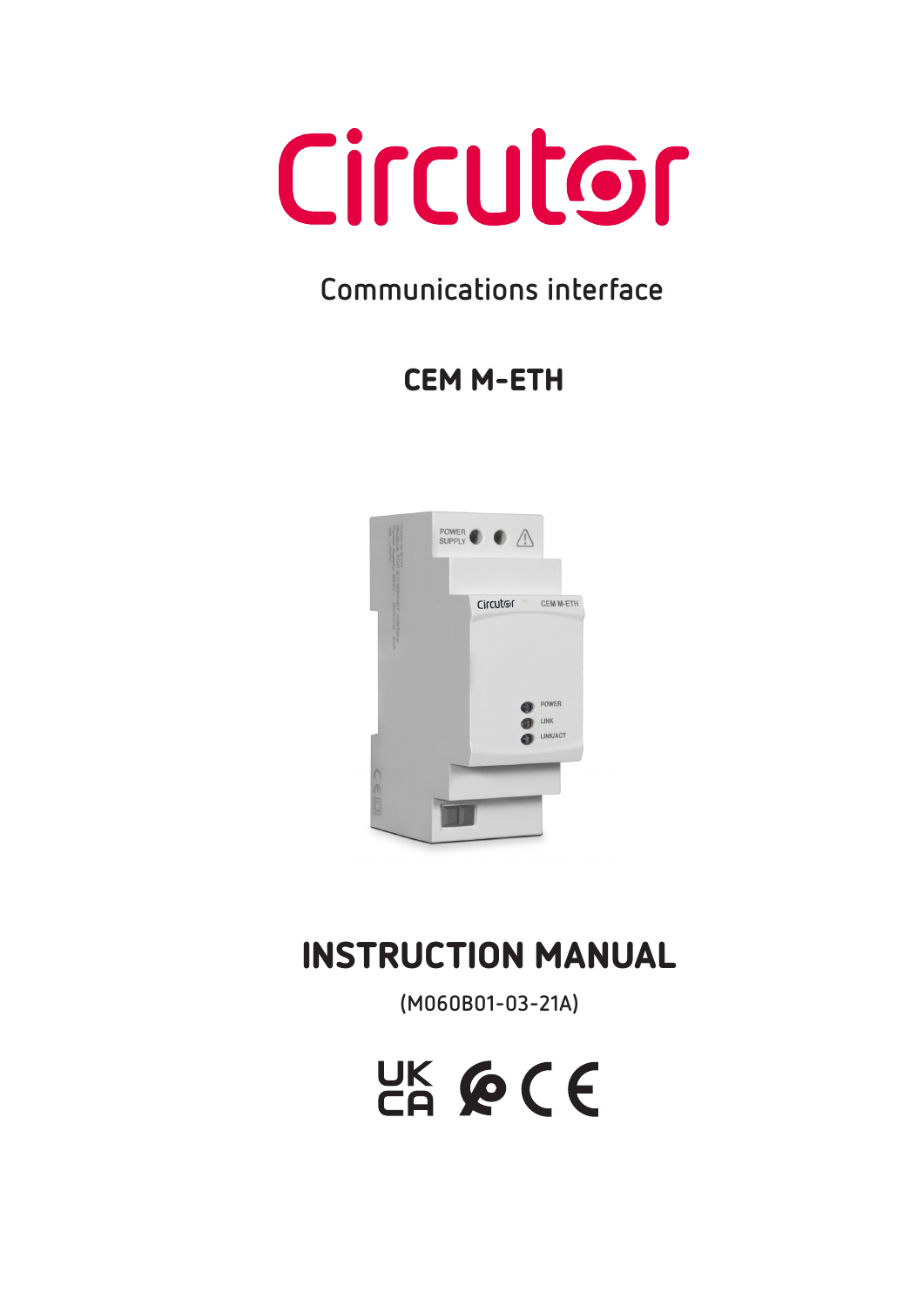# Circutor-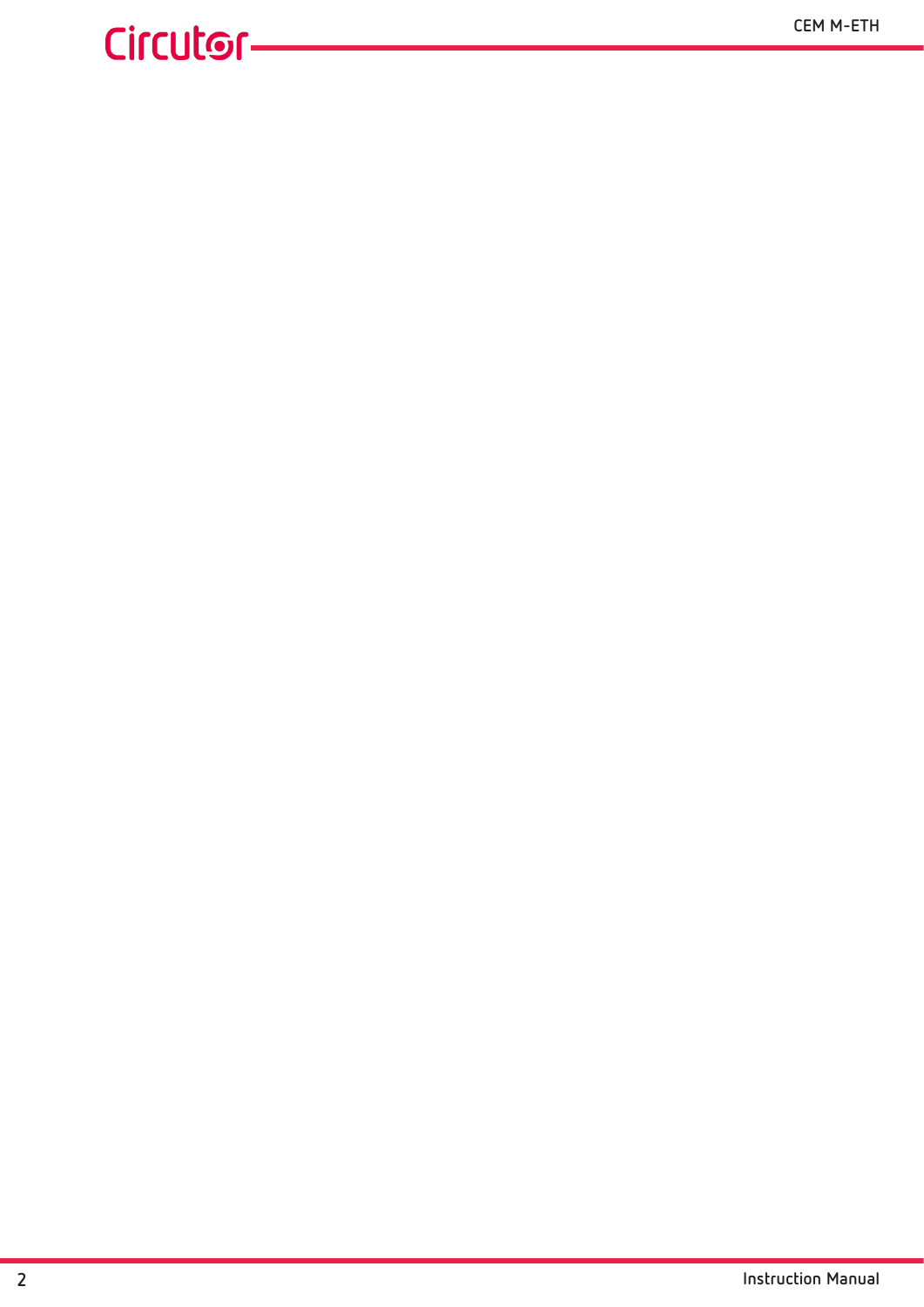#### <span id="page-2-0"></span>SAFETY PRECAUTIONS

Follow the warnings described in this manual with the symbols shown below.



#### **DANGER**

Warns of a risk, which could result in personal injury or material damage.

**Circutor** 



#### **ATTENTION**

National Electrical Code.

Indicates that special attention should be paid to a specific point.

#### **If you must handle the unit for its installation, start-up or maintenance, the following should be taken into consideration:**



#### **Refer to the instruction manual before using the unit**

In this manual, if the instructions marked with this symbol are not respected or carried out correctly, it can result in injury or damage to the unit and /or installations.

**CIRCUTOR, SA** reserves the right to modify features or the product manual without prior notification.

#### DISCLAIMER

**CIRCUTOR, SA** reserves the right to make modifications to the device or the unit specifications set out in this instruction manual without prior notice.

**CIRCUTOR, SA** on its web site, supplies its customers with the latest versions of the device specifications and the most updated manuals.

www.circutor.com





**CIRCUTOR,** recommends using the original cables and accessories that are supplied with the device.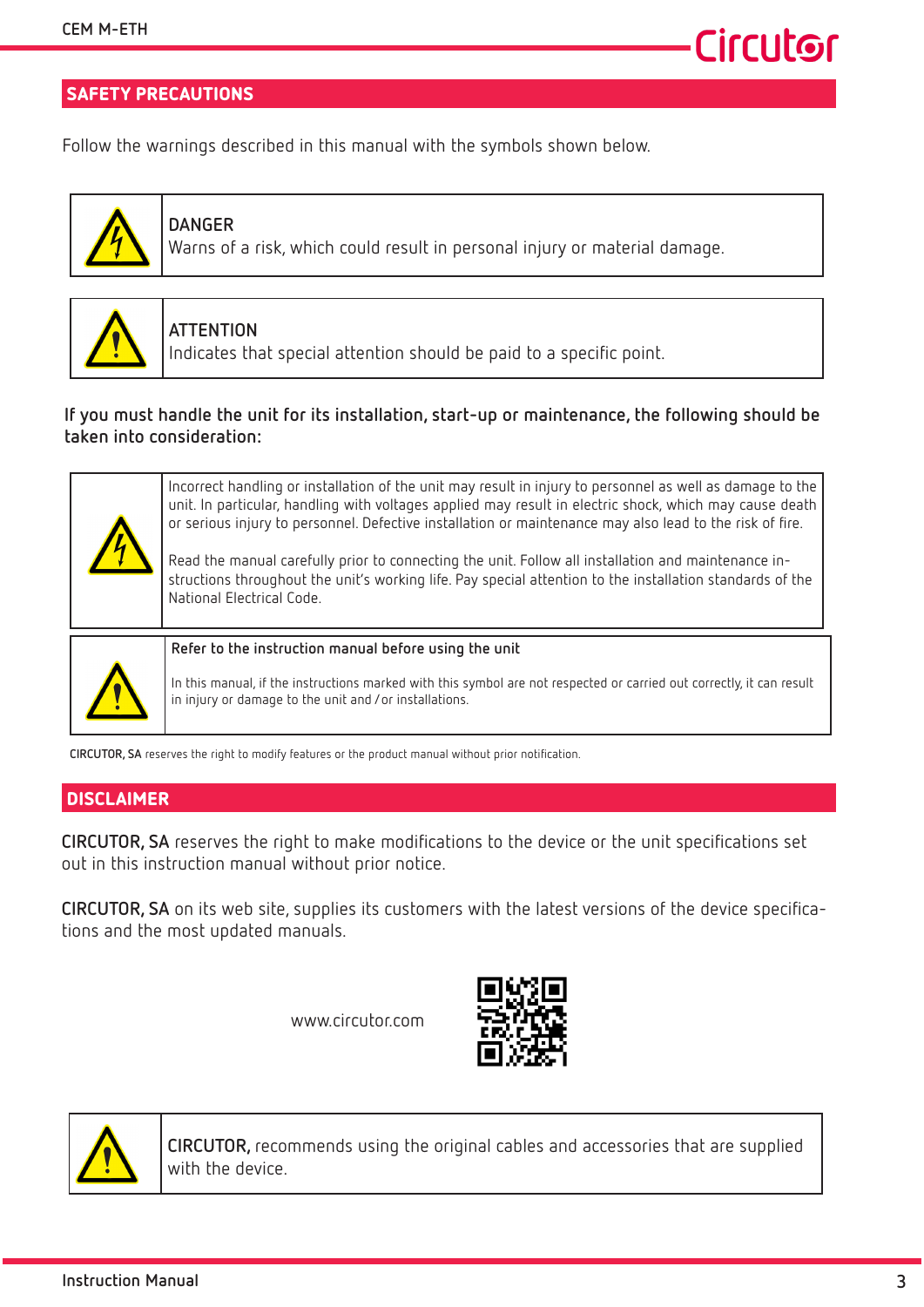# Circutor-

### **CONTENTS**

| <b>DISCLAIMER</b> |  |
|-------------------|--|
|                   |  |
|                   |  |
|                   |  |
|                   |  |
|                   |  |
|                   |  |
|                   |  |
|                   |  |
|                   |  |
|                   |  |
|                   |  |
|                   |  |
|                   |  |
|                   |  |
|                   |  |
|                   |  |
|                   |  |
|                   |  |
|                   |  |
| 7.- GUARANTEE.    |  |
|                   |  |

Note: The images of the units are solely for the purpose of illustration and may differ from the original unit.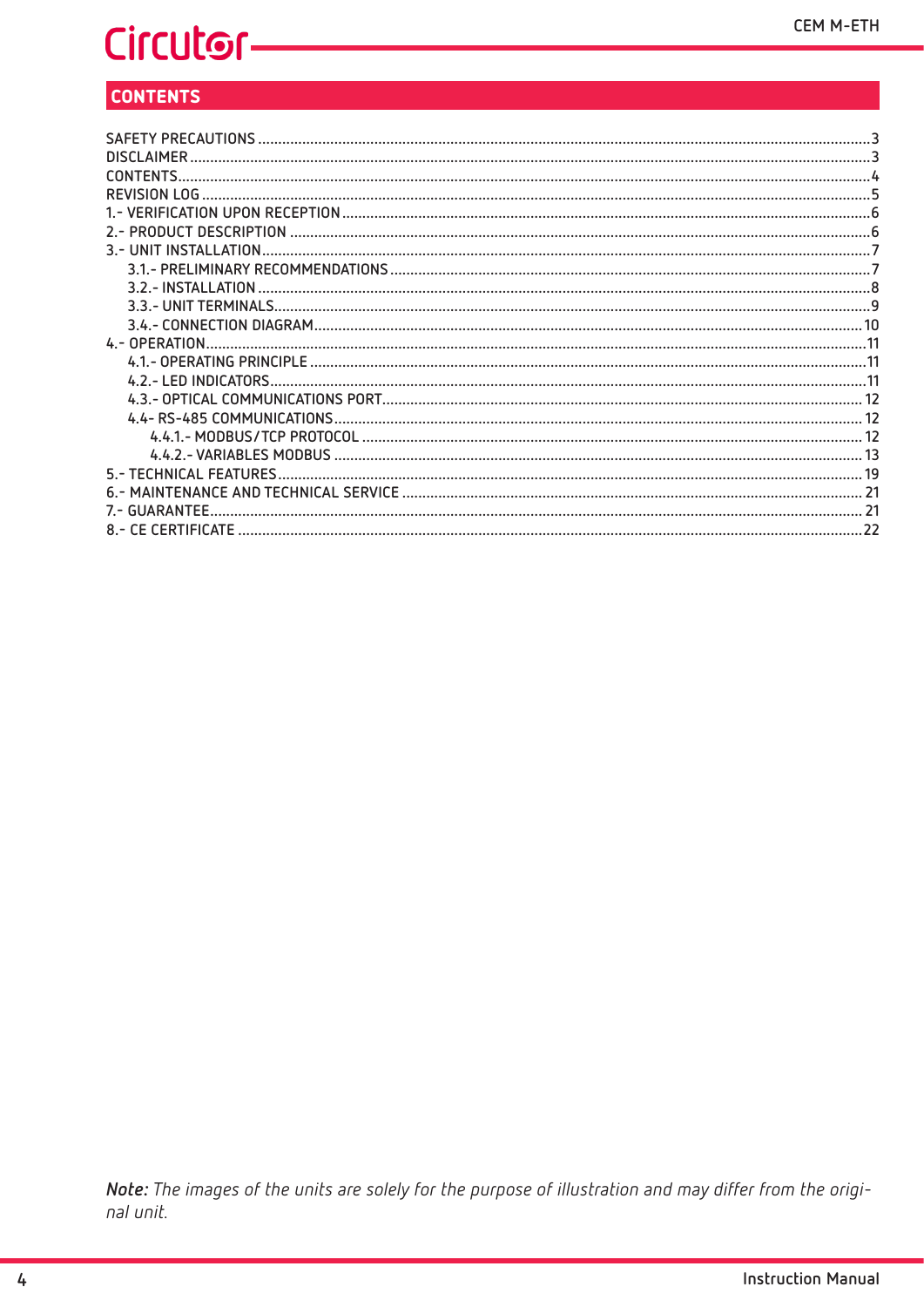# **Circutor**

## <span id="page-4-0"></span>REVISION LOG

#### **Table 1: Revision log.**

| Date  | <b>Revision</b> | Description          |  |  |
|-------|-----------------|----------------------|--|--|
| 11/14 | M060B01-03-14A  | Initial Version      |  |  |
| 04/21 | M060B01-03-21A  | Circutor logo change |  |  |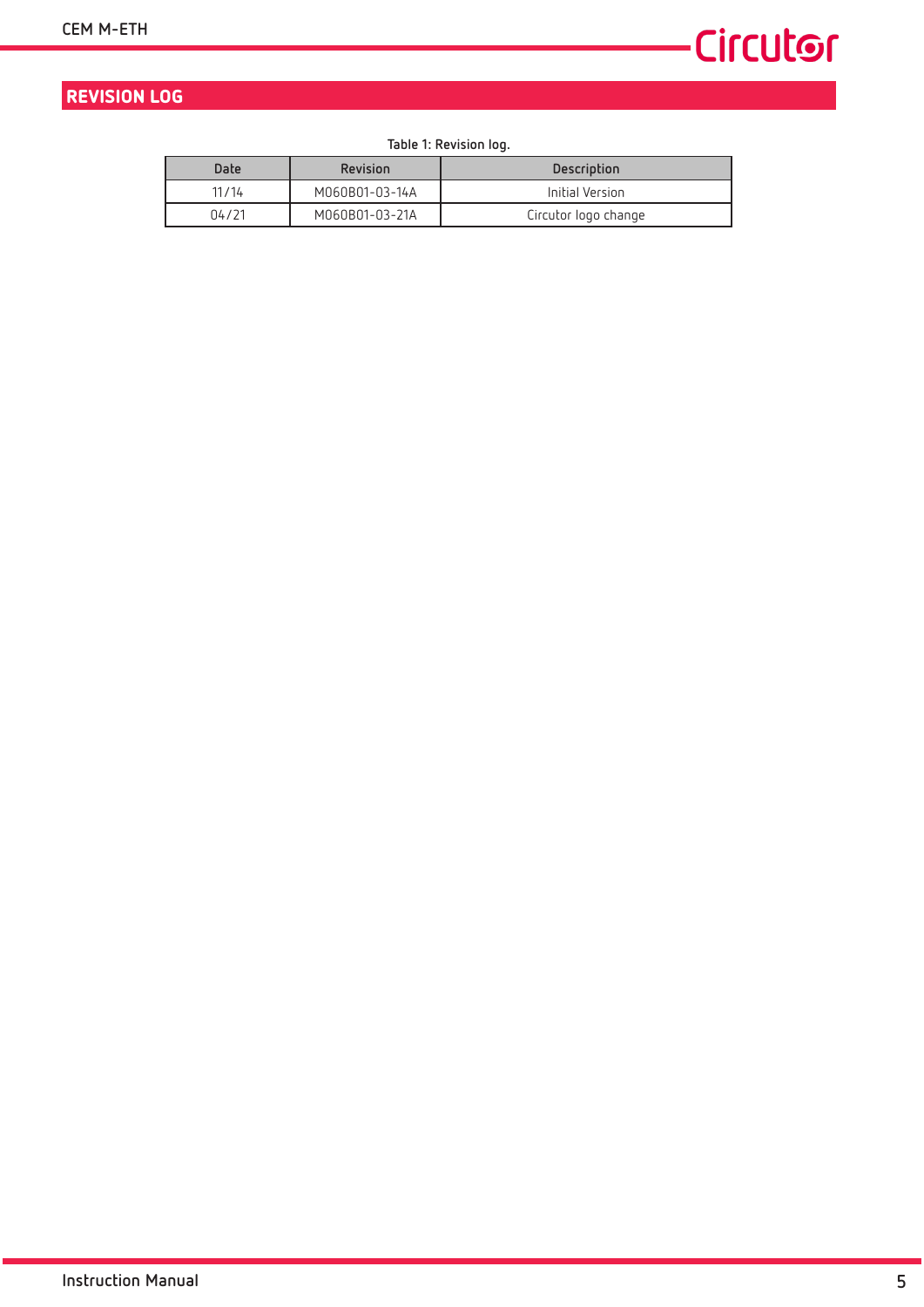### 1.- VERIFICATION UPON RECEPTION

Check the following points upon receiving the unit:

- a) The unit meets the specifications described in your order.
- b) The unit has not suffered any damage during transport.
- c) Perform an external visual inspection of the unit prior to switching it on.
- d) Check that it has been delivered with the following:
	- An installation guide,.



<span id="page-5-0"></span>Circutor-

If any problem is noticed upon reception, immediately contact the transport company and/or **CIRCUTOR's** after-sales service.

#### 2.- PRODUCT DESCRIPTION

The **CEM M-ETH** optical-electric interface converts the optical service port of any unit of the **CEM** range into an Ethernet port with **MODBUS/TCP** protocol.



The unit features:

**-** 3 indicator **LEDs**: **POWER**, **LINK** and **LINK/ACT**.

The unit is installed on 2-step DIN rails, on the left of any unit of the **CEM** range.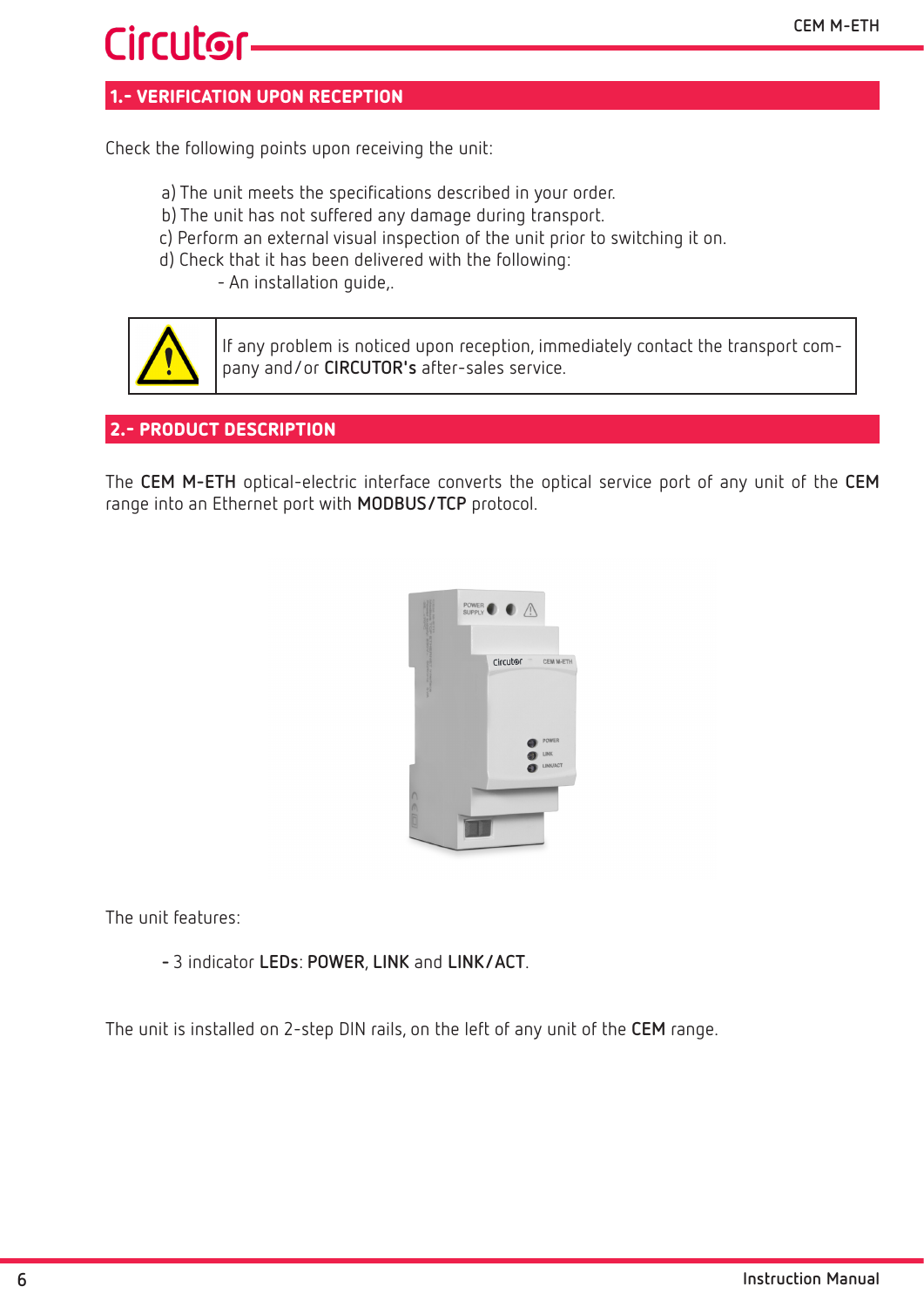#### <span id="page-6-0"></span>3.- UNIT INSTALLATION

#### **3.1.- PRELIMINARY RECOMMENDATIONS**



In order to use the unit safely, it is critical that the individuals who handle it follow the safety measures set out in the standards of the country where it is being used, use the necessary personal protective equipment and pay attention to the various warnings indicated in this instruction manual.

**Circutor** 

The **CEM M-ETH** unit must be installed by authorised and qualified staff.

The power supply plug must be disconnected before handling, altering the connections or replacing the unit. It is dangerous to handle the unit while it is powered.

Also, it is critical to keep the cables in perfect condition in order to avoid accidents, personal injury and damage to installations.

The manufacturer of the unit is not responsible for any damage resulting from failure by the user or installer to observe the warnings and/or recommendations set out in this manual, nor for damage resulting from the use of non-original products or accessories or those made by other manufacturers.

If an anomaly or malfunction is detected in the unit, do not use the unit to take any measurements.

Inspect the work area before taking any measurements. Do not take measurements in dangerous areas or where there is a risk of explosion.



Disconnect the unit from the power supply (unit and measuring system power supply) before maintaining, repairing or handling the unit's connections. Please contact the after-sales service if you suspect that there is an operational fault in the unit.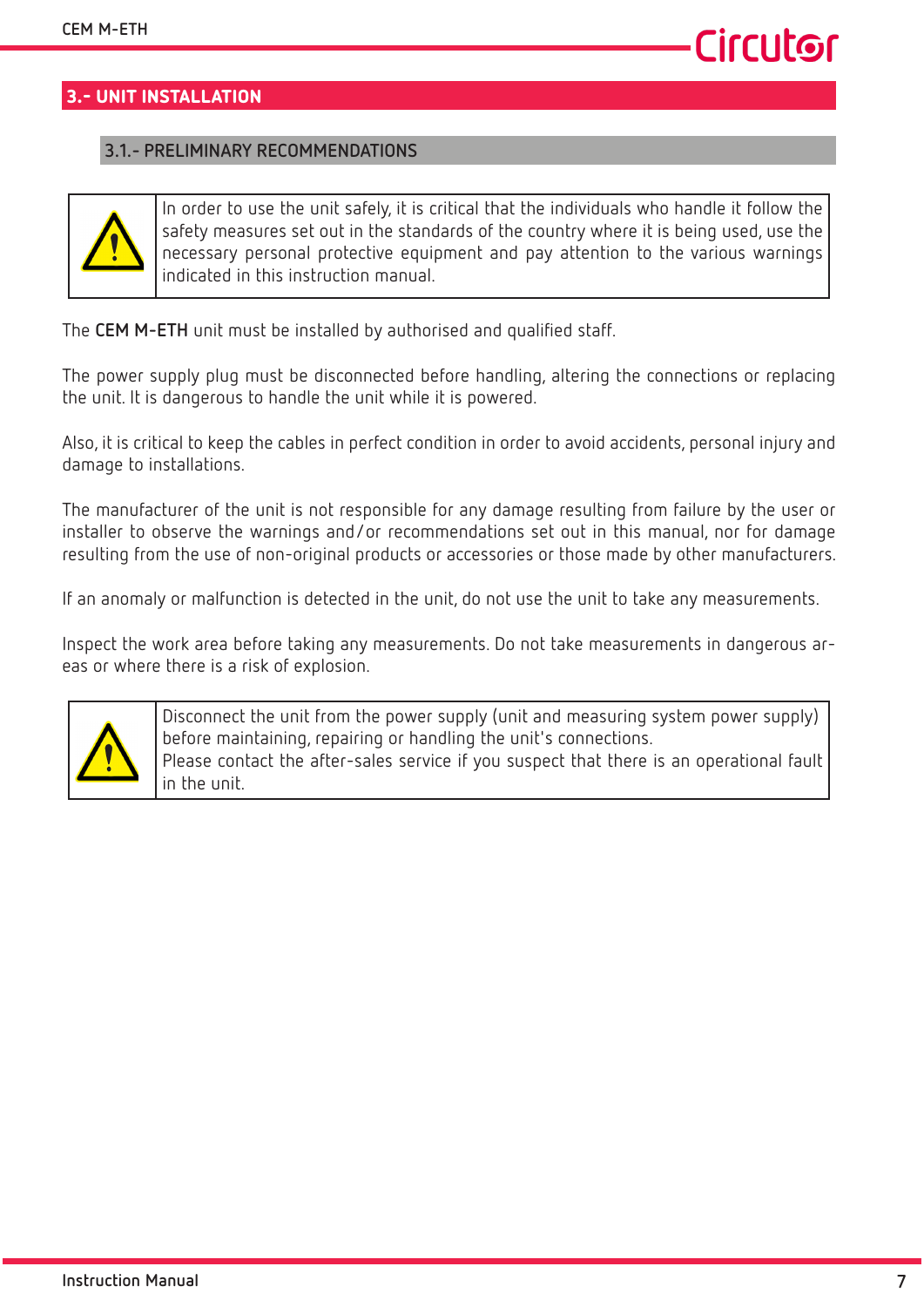### <span id="page-7-1"></span>**3.2.- INSTALLATION**

<span id="page-7-0"></span>Circutor-

On the side of the unit are all of the indications adjusted to the CEI 62052-11 standard.

The unit is installed on a DIN rail.

Before connecting the unit, you must couple it to a **CEM** energy meter as shown in **Figure 1** and **Figure 2**.



**Figure 1: Coupling the CEM M-ETH to a CEM energy meter**



**Figure 2: Coupled CEM M-ETH and CEM**



Terminals, opening covers or removing elements can expose parts that are hazardous to the touch while the unit is powered. Do not use the unit until it is fully installed.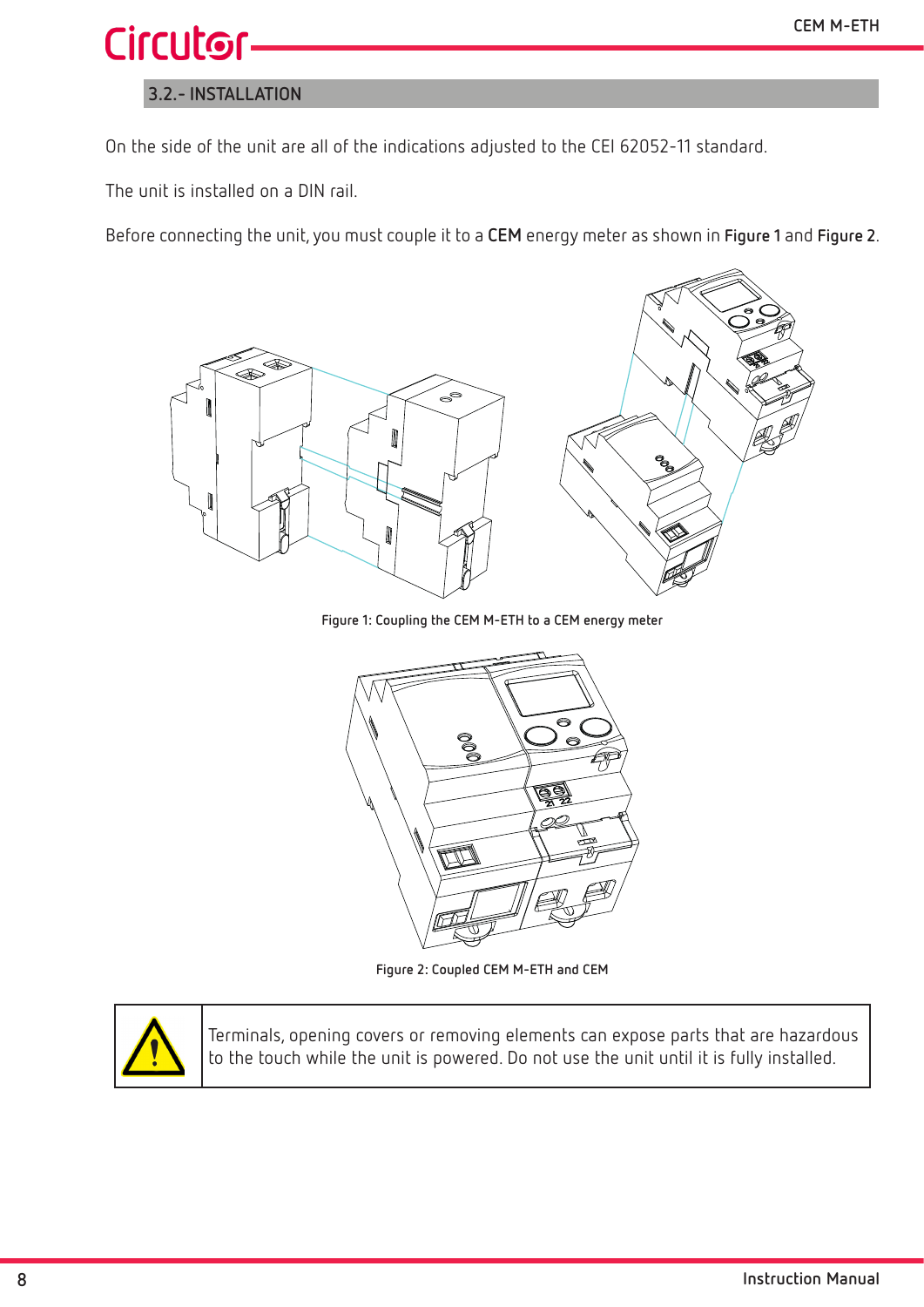<span id="page-8-0"></span>The unit must be connected to a power circuit that is protected with gL fuses (IEC 269) or M fuses, with a rating of 0.5 to 2 A. It must be fitted with a circuit breaker switch or equivalent device for disconnecting the unit from the power supply mains.

**Circutor** 

The RCCB or equivalent device must be in the immediate vicinity of the unit and must be easily accessible.

The power circuit is connected with a cable with a section measuring up to 2.5  $\textsf{mm}^{2}.$ 



The unit's operating temperature is between -25ºC and +70ºC; always use connection cables that can withstand these temperatures.

#### **3.3.- UNIT TERMINALS**

| Table 2: List of CEM M-ETH terminals |  |  |  |
|--------------------------------------|--|--|--|
| Unit terminals                       |  |  |  |
| 1: Auxiliary power supply.           |  |  |  |
| 2: Auxiliary power supply.           |  |  |  |
| 3: Ethernet.                         |  |  |  |



**Figure 3:CEM M-ETH terminals**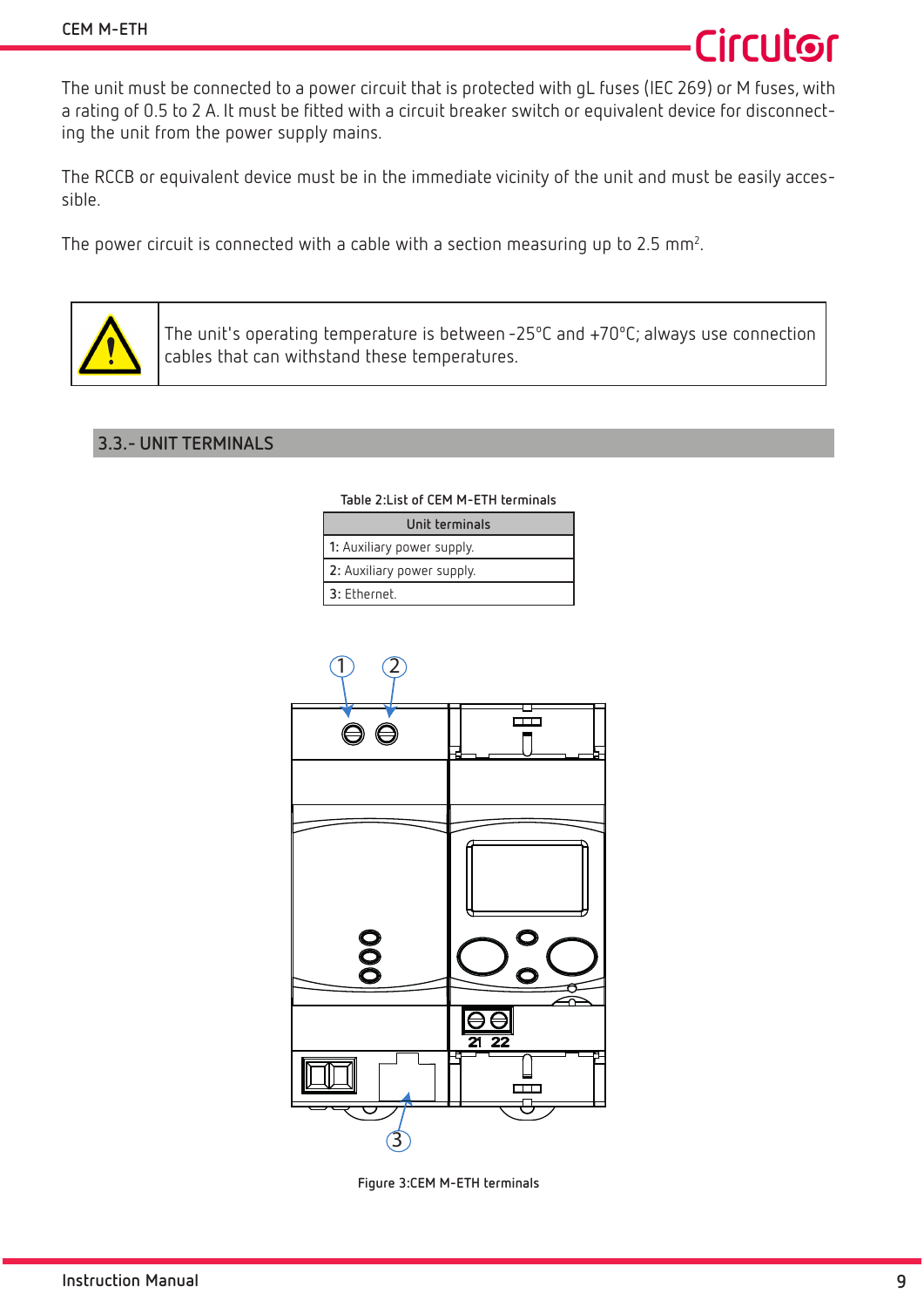#### **3.4.- CONNECTION DIAGRAM**

<span id="page-9-0"></span>Circutor-

The connection between the **CEM M-ETH** and the Ethernet network must be made with a twisted pair cable (100Base-TX: 100Mbit/s on two pairs of wires of Category 5 or higher). The segment length of the 100Base-T, 10BaseT and 1000Base-T cables is limited to 100 m.



**Figure 4: CEM M-ETH connection diagram**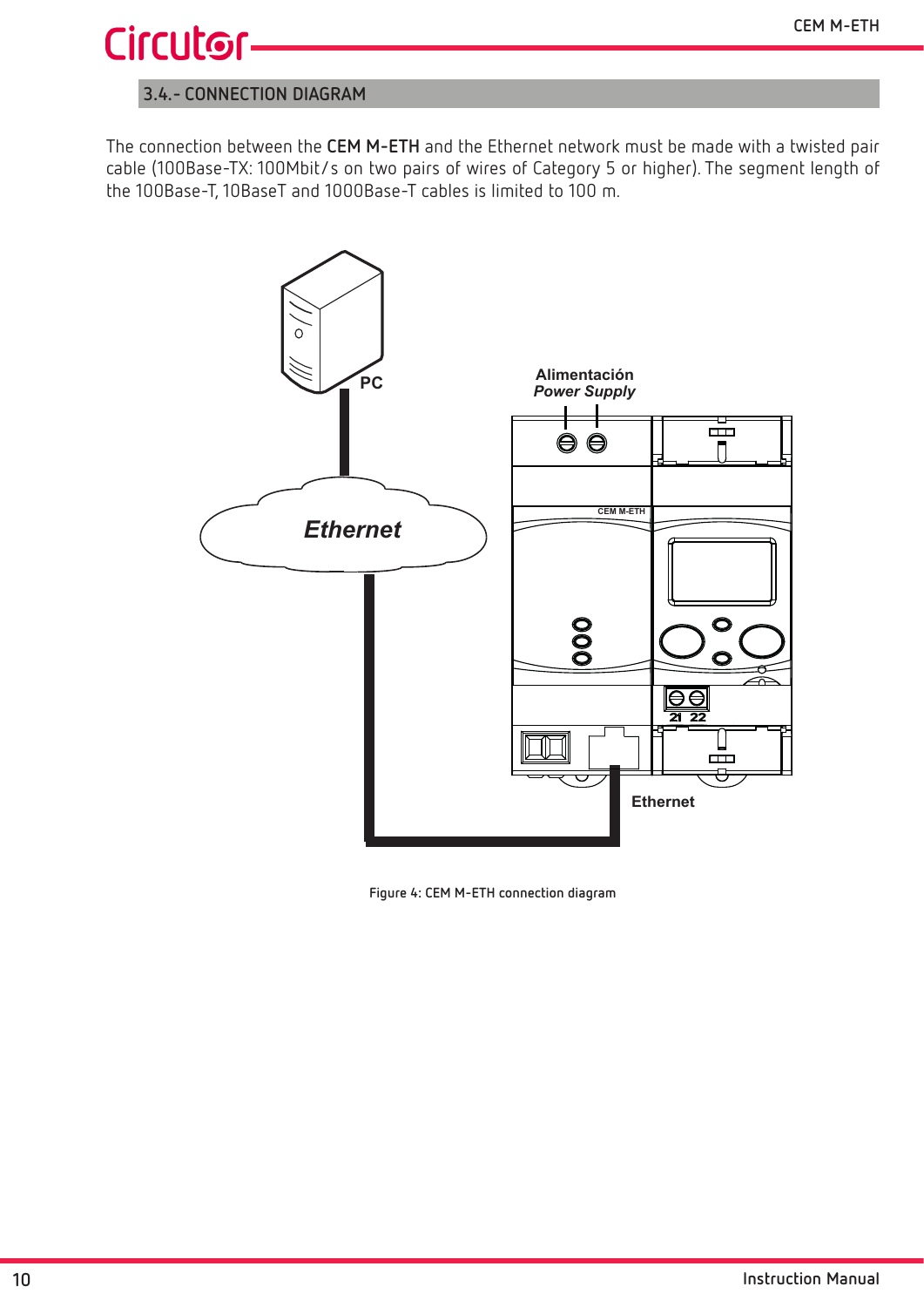#### <span id="page-10-0"></span>4.- OPERATION

The **CEM M-ETH** is designed to be used as a Ethernet port for any device in the **CEM** family, using the mechanical coupling next to the optical port.

**Circutor** 

#### **4.1.- OPERATING PRINCIPLE**

The **CEM M-ETH** is an optional accessory for electrical energy meters from the **CEM** range that are mounted on DIN rails.

The **CEM M-ETH** provides **CEM** units with Ethernet communications with the **MODBUS/TCP** protocol.

Once the unit is coupled to the **CEM** energy meter (See *["3.2.- INSTALLATION](#page-7-1)"*) the **LINK** LED turns green to let the user know that the link has been made correctly.

From this point onward, the new **CEM** energy meter + **CEM M-ETH** assembly functions as a single device.

#### **4.2.- LED INDICATORS**

The unit has three indicator LEDs:



**Figure 5:CEM M-ETH indicator LEDs**

 **POWER** LED: Indicates that the unit is connected to a power supply**. LINK** LED: Indicates the status of the link with the **CEM** unit. (**[Table 3](#page-11-1)**)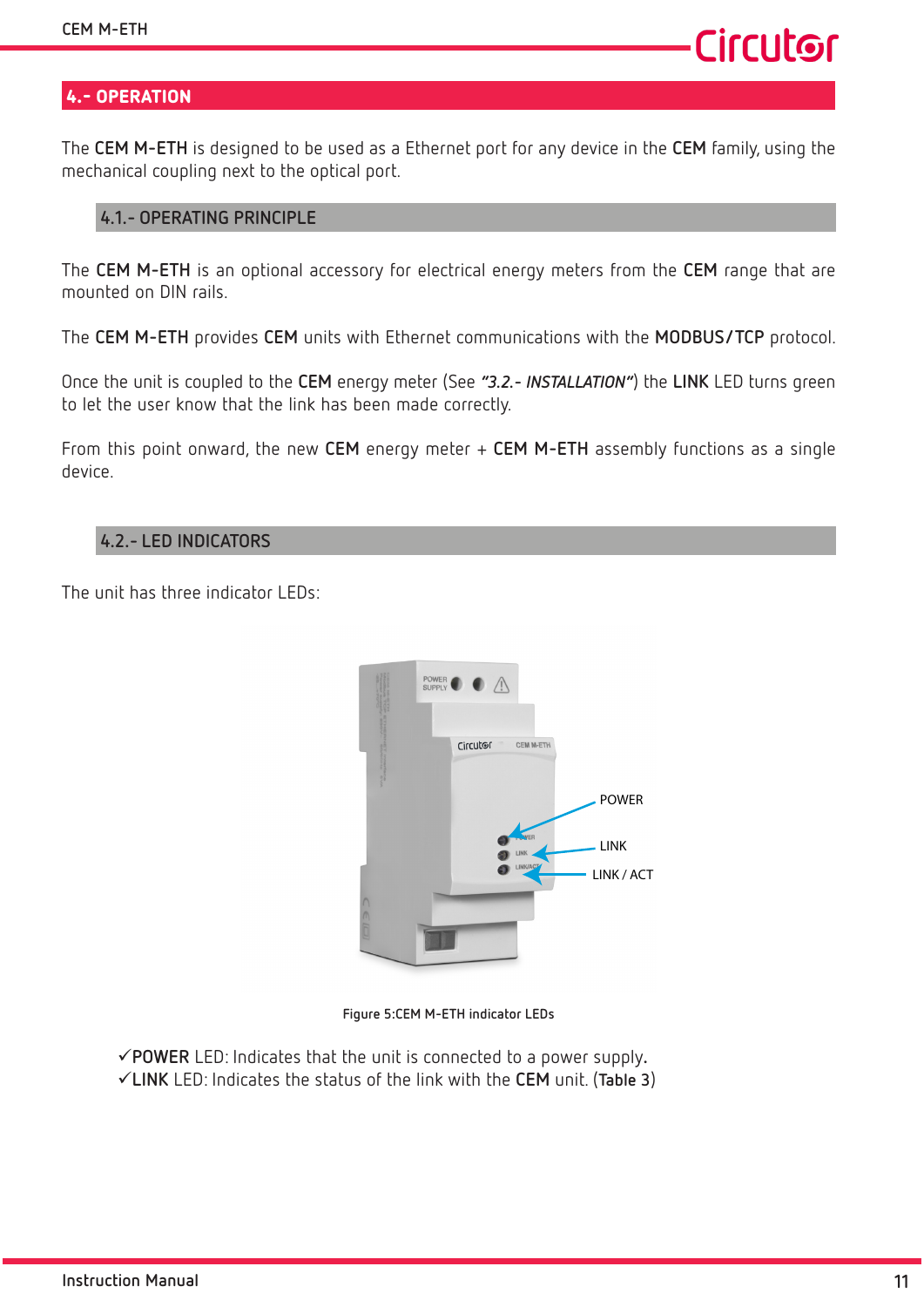<span id="page-11-2"></span><span id="page-11-1"></span>**CEM M-ETH**

#### **Table 3:LINK LED, colour codes**

| <b>LINK LED</b>         |                 |  |  |  |
|-------------------------|-----------------|--|--|--|
| <b>Status</b><br>Colour |                 |  |  |  |
| Flashing red            | Unit not linked |  |  |  |
| Steady green            | Unit linked     |  |  |  |

LED **LINK/ACT**, indicates the state of the Ethernet connection, **[Table 4.](#page-11-2)**

#### **Table 4: LED LINK/ACT**

| <b>LED LINK/ACT</b> |                       |  |  |  |
|---------------------|-----------------------|--|--|--|
| Colour              | <b>Status</b>         |  |  |  |
| On                  | Ethernet link         |  |  |  |
| Off                 | No Ethernet link      |  |  |  |
| Flashing            | Activity on this port |  |  |  |

#### **4.3.- OPTICAL COMMUNICATIONS PORT**

 The unit has an optical serial communications port on its right side, in accordance with the UNE EN 62056-21:2003 standard, in order to communicate with other devices in the **CEM** family.

#### **4.4- RS-485 COMMUNICATIONS**

#### **4.4.1.- MODBUS/TCP PROTOCOL**

<span id="page-11-0"></span>**Circutor** 

The MODBUS/TPC protocol is the MODBUS RTU protocol with a TCP interface that runs on Ethernet.

MODBUS/TCP uses TCP/IP and Ethernet to manage the data of MODBUS messages between compatible devices.

The MODBUS/TCP protocol embeds a standard MODBUS data frame in a TCP frame without the Modbus checksum, as shown in the diagram in the figure.



Modbus TCP/IP ADU

(This information is embedded into the data portion of the TCP frame)

**Figure 6:Construction of a MODBUS/TCP data frame**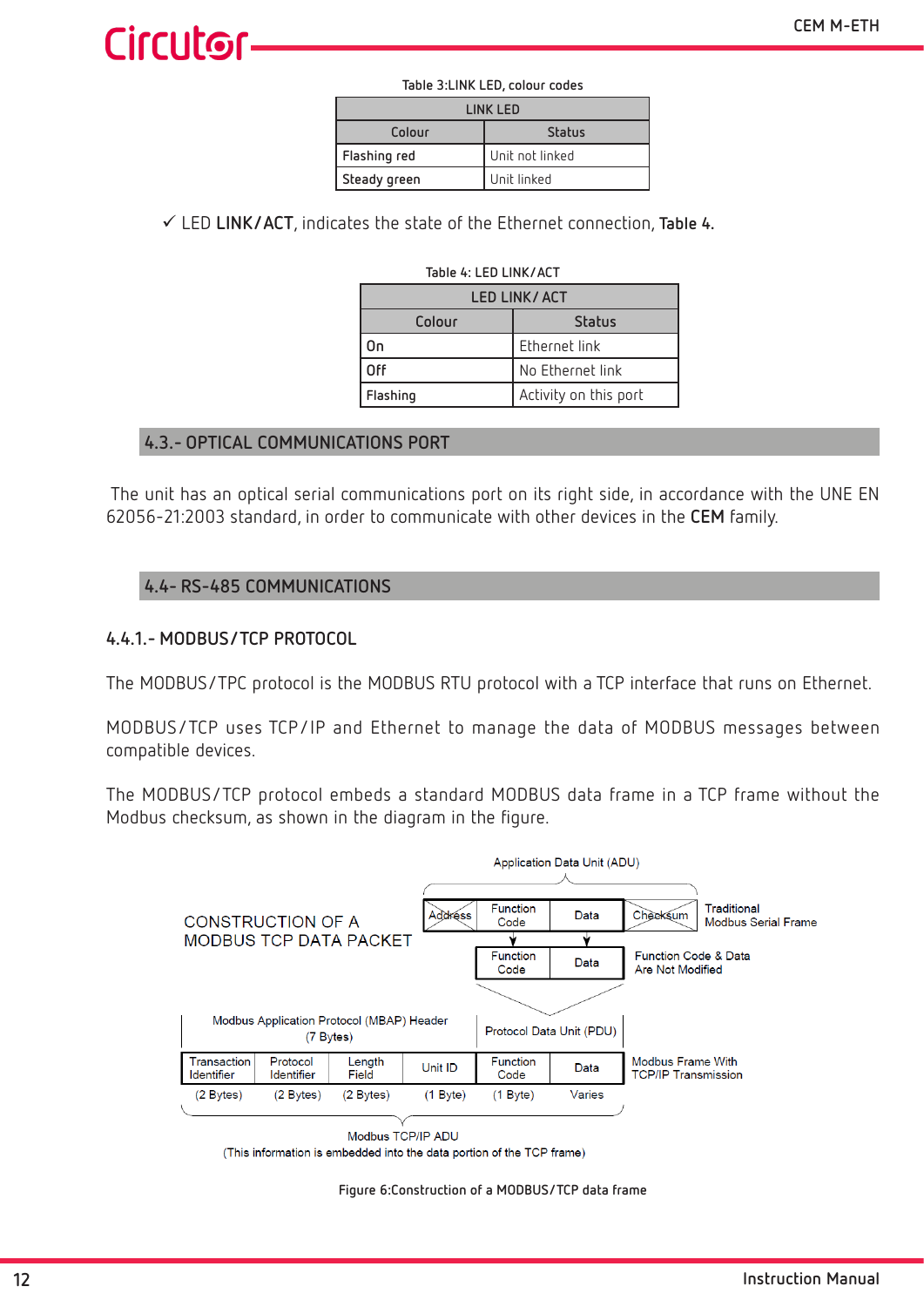<span id="page-12-0"></span>**Table 5** shows the format of the **MODBUS/TCP** frame.

| Table 5: MODBUS/TCP frame format |
|----------------------------------|
|----------------------------------|

**Circutor** 

| <b>Name</b>            | Length | Function                                                   |  |
|------------------------|--------|------------------------------------------------------------|--|
| Transaction identifier |        | For message synchronisation between the server and client. |  |
| Protocol identifier    |        | Value 0 for MODBUS/TCP                                     |  |
| Field length           |        | Number of bytes remaining in the frame                     |  |
| Unit identifier        |        | Peripheral number                                          |  |
| Function code          |        | Modbus function number                                     |  |
| Data bytes             |        | Response or command data                                   |  |

The **MODBUS** functions implemented in the unit are:

**Functions 03 and 04**. Reading of logs. **Function 10**. Writing of multiple logs.

#### **4.4.2.- VARIABLES MODBUS**

All **MODBUS** map addresses are hexadecimal.

#### **4.4.2.1.- Configuration variables**

The **Read** and **Write** functions are implemented for these variables.

| Description           | Address | <b>Size</b> | Valid data range                                         | <b>Default</b><br>value |
|-----------------------|---------|-------------|----------------------------------------------------------|-------------------------|
| Impulse output type   | 0x0080  | 16 bits     | 0: Active energy, 1: Reactive energy                     |                         |
| Impulse output weight | 0x0081  | 16 bits     | Wh/impulse 0  99999                                      |                         |
| Cost per kWh          | 0x00B0  | 32 bits     | 0.0000  9999.9999 with 4 decimal places of<br>resolution |                         |
| KgCO <sub>2</sub>     | 0x00B2  | 32 bits     | 0.0000  9.0000 with 4 decimal places of<br>resolution    |                         |

|  |  | Table 6:Modbus configuration variables CEM M-RS485. |
|--|--|-----------------------------------------------------|
|  |  |                                                     |

*Note:* Some *MODBUS* variables may not be available depending on the **CEM** energy meter coupled to the *CEM M-ETH.* See *"4.4.2.7.- Available addresses by unit"*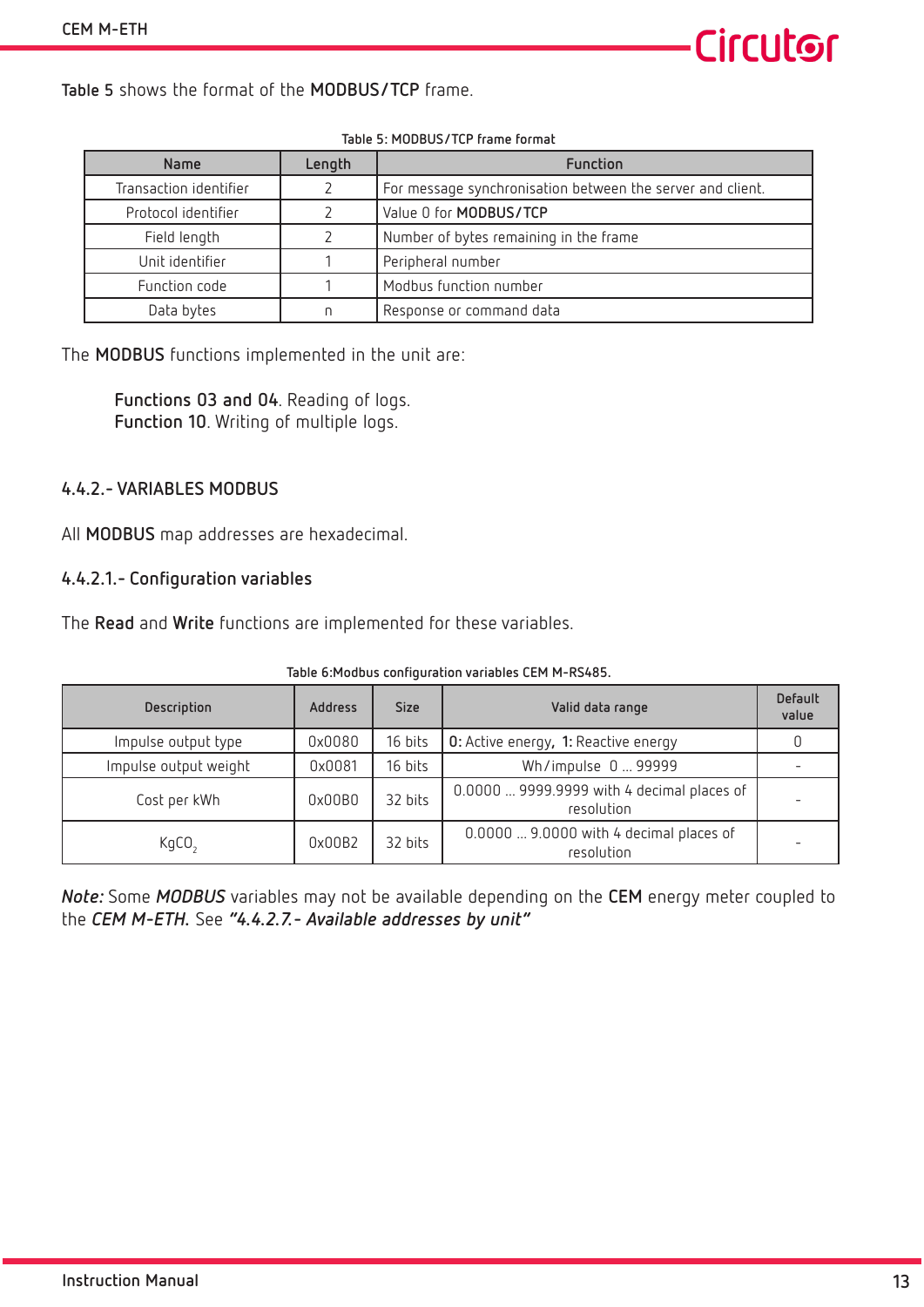**4.4.2.2.- Energy**

Circutor-

The **Read** function is implemented for these variables.

**Table 7: Modbus variables: Energy**

| <b>Address</b><br><b>Size</b><br><b>Units</b><br>Description |        |         |      |  |  |  |  |
|--------------------------------------------------------------|--------|---------|------|--|--|--|--|
| <b>Total values</b>                                          |        |         |      |  |  |  |  |
| Imported active energy                                       | 0x0000 | 32 bits | Wh   |  |  |  |  |
| Exported active energy                                       | 0x0002 | 32 bits | Wh   |  |  |  |  |
| Q1 reactive energy                                           | 0x0004 | 32 bits | varh |  |  |  |  |
| Q2 reactive energy                                           | 0x0006 | 32 bits | varh |  |  |  |  |
| Q3 reactive energy                                           | 0x0008 | 32 bits | varh |  |  |  |  |
| Q4 reactive energy                                           | 0x000A | 32 bits | varh |  |  |  |  |
| <b>Partial values</b>                                        |        |         |      |  |  |  |  |
| Partial imported active energy                               | 0x0030 | 32 bits | Wh   |  |  |  |  |
| Partial exported active energy                               | 0x0032 | 32 bits | Wh   |  |  |  |  |
| Q1 partial reactive energy                                   | 0x0034 | 32 bits | varh |  |  |  |  |
| Q2 partial reactive energy                                   | 0x0036 | 32 bits | varh |  |  |  |  |
| Q3 partial reactive energy                                   | 0x0038 | 32 bits | varh |  |  |  |  |
| Q4 partial reactive energy                                   | 0x003A | 32 bits | varh |  |  |  |  |

*Note:* Some *MODBUS* variables may not be available depending on the **CEM** energy meter coupled to the *CEM M-ETH.* See *"4.4.2.7.- Available addresses by unit"*

### 4.4.2.3.- Operating time, cost and KgCO<sub>2</sub> atmospheric emissions

The **Read** function is implemented for these variables.

|  |  |  | Table 8: Modbus variables: Operating time, costs and $\mathrm{KgCO}_{_2}$ |  |  |  |  |
|--|--|--|---------------------------------------------------------------------------|--|--|--|--|
|--|--|--|---------------------------------------------------------------------------|--|--|--|--|

| Description                                            | Address | <b>Size</b> | Units            |
|--------------------------------------------------------|---------|-------------|------------------|
| Cost of the partial consumption                        | 0x00C0  | 32 bits     | -                |
| KgCO2 atmospheric emissions of the partial consumption | 0x00C2  | 32 bits     | -                |
| Hours of partial operation                             | 0x00C4  | 32 bits     | 1 decimal place) |
| Hours of total operation                               | 0x00C6  | 32 bits     | 1 decimal place) |

*Note:* Some *MODBUS* variables may not be available depending on the **CEM** energy meter coupled to the *CEM M-ETH.* See *"4.4.2.7.- Available addresses by unit"*

#### **4.4.2.4.- Instantaneous values**

The **Read** function is implemented for these variables.

| Table 9: Modbus variables: Instantaneous values. |                |             |                              |  |  |  |
|--------------------------------------------------|----------------|-------------|------------------------------|--|--|--|
| Description                                      | <b>Address</b> | <b>Size</b> | <b>Units</b>                 |  |  |  |
| Phase 1 voltage                                  | 0x0732         | 32 bits     | V (1 primary decimal place)  |  |  |  |
| Phase 2 voltage                                  | 0x0734         | 32 bits     | V (1 primary decimal place)  |  |  |  |
| Phase 3 voltage                                  | 0x0736         | 32 bits     | V (1 primary decimal place)  |  |  |  |
| Phase 1 current                                  | 0x0738         | 32 bits     | A (2 primary decimal places) |  |  |  |
| Phase 2 current                                  | 0x073A         | 32 bits     | A (2 primary decimal places) |  |  |  |
| Phase 3 current                                  | 0x073C         | 32 bits     | A (2 primary decimal places) |  |  |  |
| Phase 1 $\cos \varphi$                           | 0x073E         | 32 bits     | 2 decimal places             |  |  |  |

**Table 9: Modbus variables: Instantaneous values.**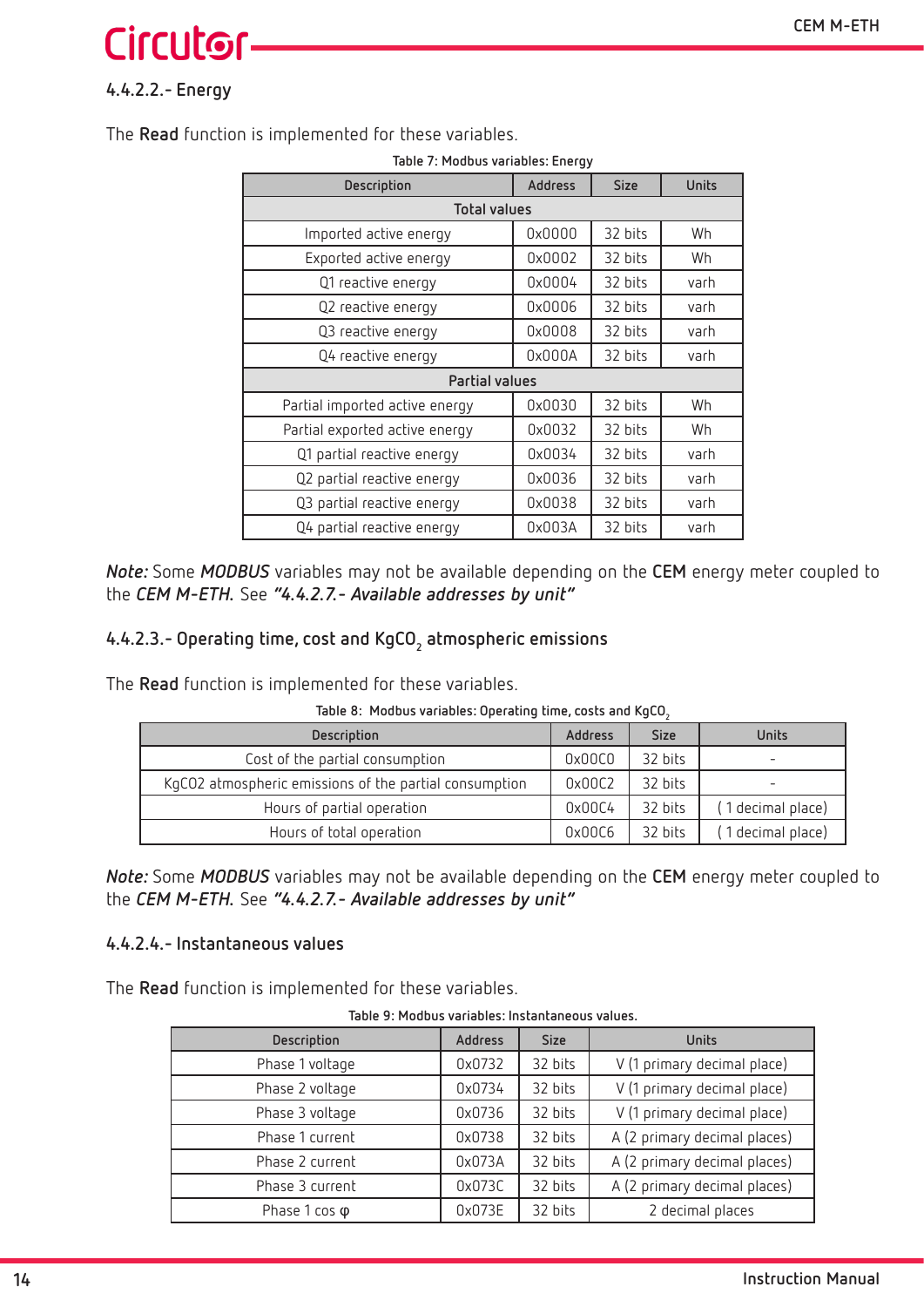| Description            | <b>Address</b> | <b>Size</b> | <b>Units</b>     |
|------------------------|----------------|-------------|------------------|
| Phase $2 \cos \varphi$ | 0x0740         | 32 bits     | 2 decimal places |
| Phase $3 \cos \varphi$ | 0x0742         | 32 bits     | 2 decimal places |
| Phase 1 active power   | 0x0746         | 32 bits     | W                |
| Phase 2 active power   | 0x0748         | 32 bits     | W                |
| Phase 3 active power   | 0x074A         | 32 bits     | W                |
| Total active power     | 0x074C         | 32 bits     | W                |
| Phase 1 reactive power | 0x074E         | 32 bits     | var              |
| Phase 2 reactive power | 0x0750         | 32 bits     | var              |
| Phase 3 reactive power | 0x0752         | 32 bits     | var              |
| Total reactive power   | 0x0754         | 32 bits     | var              |
| Phase 1 apparent power | 0x0756         | 32 bits     | VA               |
| Phase 2 apparent power | 0x0758         | 32 bits     | VA               |
| Phase 3 apparent power | 0x075A         | 32 bits     | <b>VA</b>        |
| Total apparent power   | 0x075C         | 32 bits     | <b>VA</b>        |

**Table 9 (Continuation): Modbus variables: Instantaneous values.**

**Circutor** 

*Note:* Some *MODBUS* variables may not be available depending on the **CEM** energy meter coupled to the *CEM M-ETH.* See *"4.4.2.7.- Available addresses by unit"*

#### **4.4.2.5.- Other parameters**

The **Read** function is implemented for these variables.

**Table 10: Modbus variables: Other parameters.**

| Description                            | <b>Address</b>                | <b>Size</b> | <b>Units</b>             |  |  |  |  |
|----------------------------------------|-------------------------------|-------------|--------------------------|--|--|--|--|
| Energy meter model <sup>1)</sup>       | 0xF010                        | 6x16 bits   | 12 bytes in ASCII format |  |  |  |  |
| Serial no                              | 0x2710                        | 32 bits     |                          |  |  |  |  |
|                                        | <b>Transformation ratios</b>  |             |                          |  |  |  |  |
| Voltage primary                        | 0x044C                        | 32 bits     | V (1 decimal place)      |  |  |  |  |
| Voltage secondary                      | 0x044E                        | 32 bits     | V (1 decimal place)      |  |  |  |  |
| Current primary                        | 0x0450                        | 32 bits     | A (1 decimal place)      |  |  |  |  |
| Current secondary                      | 0x0452                        | 32 bits     | A (1 decimal place)      |  |  |  |  |
|                                        | Energy meter firmware version |             |                          |  |  |  |  |
| Higher firmware version                | 0x0050                        | 16 bits     |                          |  |  |  |  |
| Lower firmware version                 | 0x0051                        | 16 bits     |                          |  |  |  |  |
| Revised firmware version               | 0x0052                        | 16 bits     |                          |  |  |  |  |
| Communications module firmware version |                               |             |                          |  |  |  |  |
| Higher firmware version                | 0x0578                        | 16 bits     |                          |  |  |  |  |
| Lower firmware version                 | 0x0579                        | 16 bits     |                          |  |  |  |  |
| Revised firmware version               | 0x057A                        | 16 bits     |                          |  |  |  |  |

*Note:* Some *MODBUS* variables may not be available depending on the **CEM** energy meter coupled to the *CEM M-ETH.* See *"4.4.2.7.- Available addresses by unit"*

**(1)** Energy meter model description table, **[Table 11](#page-15-0).**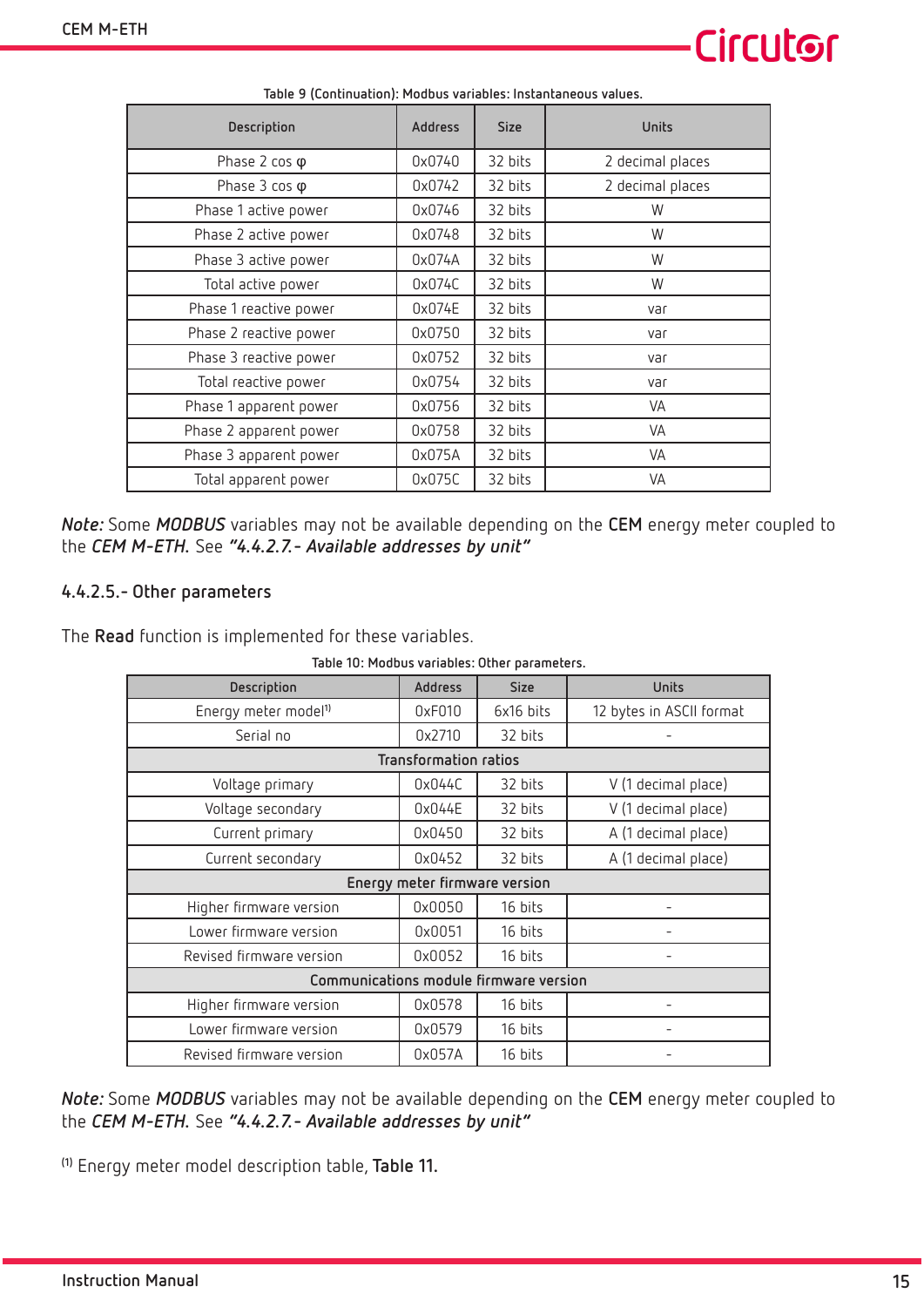<span id="page-15-0"></span>

| Table 11: Energy meter model description table. |  |  |  |
|-------------------------------------------------|--|--|--|

| <b>Options</b>             |                                                      | C10          | C <sub>20</sub> | C <sub>30</sub> | bytes in ASCII<br>format |
|----------------------------|------------------------------------------------------|--------------|-----------------|-----------------|--------------------------|
| Connection mode            | 2 wires                                              | $\checkmark$ |                 |                 | 2                        |
|                            | 4 wires                                              |              | $\checkmark$    | $\checkmark$    | 4                        |
| Accuracy                   | Class B active / Does not measure<br>reactive energy | $\checkmark$ | $\checkmark$    | ✓               | 10                       |
|                            | Class B active / Class 2.0 reactive                  | $\checkmark$ | $\checkmark$    | $\checkmark$    | 12                       |
|                            | 1x230                                                | $\checkmark$ |                 |                 | E                        |
|                            | 1x127                                                | $\checkmark$ |                 |                 | B                        |
|                            | 3x127/220  3x230/400 V                               |              | $\checkmark$    |                 | U                        |
| Measurement voltage        | 3x127/220 V                                          |              | $\checkmark$    | $\checkmark$    | N                        |
|                            | 3x230/400V                                           |              | $\checkmark$    | $\checkmark$    | Q                        |
|                            | 3x57/100  3x230/400 V                                |              |                 | $\checkmark$    | $\vee$                   |
|                            | 3x57/100 V                                           |              |                 | $\checkmark$    | L                        |
|                            | 3x63.5/110V                                          |              |                 | $\checkmark$    | M                        |
|                            | Shunt 10(60) A                                       | $\checkmark$ |                 |                 | S <sub>4</sub>           |
|                            | Shunt 5(65) A                                        | $\checkmark$ |                 |                 | S7                       |
|                            | Direct 10(60)A                                       |              | $\checkmark$    |                 | D4                       |
| Current measurement        | Direct 5(65)A                                        |              | $\checkmark$    |                 | D7                       |
|                            | Transformer 5(10) A                                  |              |                 | $\checkmark$    | T <sub>5</sub>           |
|                            | Transformer 5(6) A                                   |              |                 | ✓               | <b>T6</b>                |
|                            | 50Hz                                                 | $\checkmark$ | $\checkmark$    | $\checkmark$    | A                        |
| Frequency                  | 60 Hz                                                | ✓            | $\checkmark$    | $\checkmark$    | B                        |
|                            | Automatic (50/60Hz)                                  | $\checkmark$ | $\checkmark$    | $\checkmark$    | $\mathsf{C}$             |
| Communications             | Without communications                               | ✓            | $\checkmark$    | $\checkmark$    | $\mathsf 0$              |
|                            | Side optical service port                            | $\checkmark$ | $\checkmark$    | $\checkmark$    | 1                        |
| Expansion                  | Without inputs/outputs                               | ✓            | $\checkmark$    | $\checkmark$    | 0                        |
|                            | Input/Output (Optocoupler)                           | $\checkmark$ | $\checkmark$    | $\checkmark$    | 1                        |
| Model                      | Box for assembly on DIN rail                         | $\checkmark$ | $\checkmark$    | $\checkmark$    | Ε                        |
|                            | 2 quadrants                                          | $\checkmark$ | $\checkmark$    | $\checkmark$    | $\mathsf 0$              |
| Number of quadrants        | 4 quadrants                                          | $\checkmark$ | $\checkmark$    | $\checkmark$    | 1                        |
|                            | Storage in both directions                           | $\checkmark$ | $\checkmark$    | $\checkmark$    | $\overline{2}$           |
| <b>Additional features</b> | No special features                                  | $\checkmark$ | $\checkmark$    | $\checkmark$    | $\mathsf{O}$             |

## **4.4.2.6.- Partial energy reset**

Circutor-

The **0x05** function is implemented for this variable.

|  |  | Table 12: Modbus variables: Energy |  |
|--|--|------------------------------------|--|
|--|--|------------------------------------|--|

| Description          | Address | Activation |
|----------------------|---------|------------|
| Partial energy reset | 0x0800  | 0xFF00     |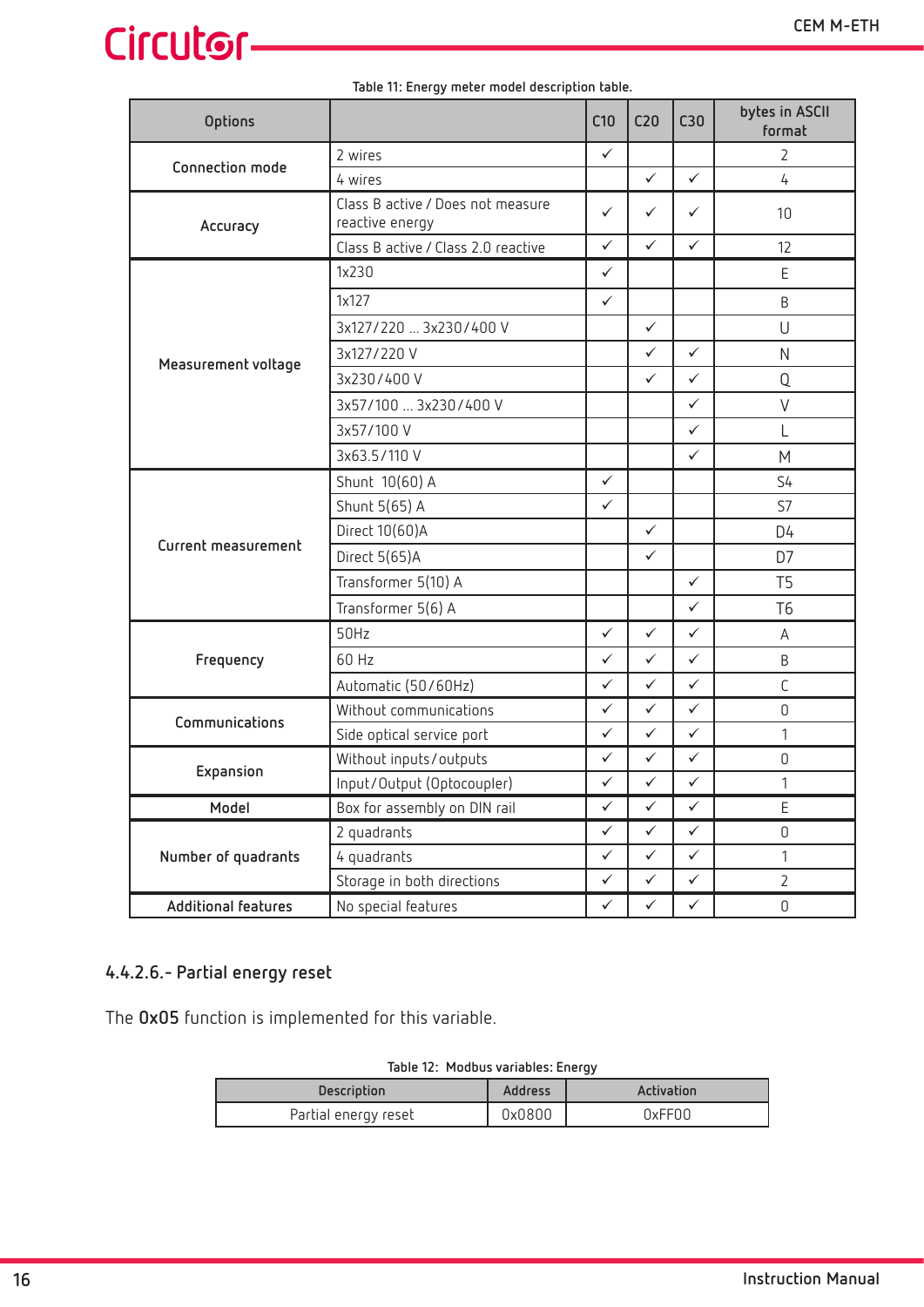## **4.4.2.7.- Available addresses by unit**

| Address | C10          | C <sub>20</sub> | C30          | Description                                                        |
|---------|--------------|-----------------|--------------|--------------------------------------------------------------------|
| 0x03E8  | $\checkmark$ | $\checkmark$    | $\checkmark$ | Modbus Address                                                     |
| 0x03E9  | $\checkmark$ | $\checkmark$    | $\checkmark$ | Transmission speed                                                 |
| 0x03EA  | $\checkmark$ | $\checkmark$    | $\checkmark$ | Communications configuration                                       |
| 0x0080  | $\checkmark$ | $\checkmark$    | $\checkmark$ | Impulse output type                                                |
| 0x0081  | $\checkmark$ | $\checkmark$    | $\checkmark$ | Impulse output weight                                              |
| 0x00B0  | $\checkmark$ | $\checkmark$    | $\checkmark$ | Cost per kWh                                                       |
| 0x00B2  | $\checkmark$ | $\checkmark$    | $\checkmark$ | KgCO <sub>2</sub>                                                  |
| 0x0000  | $\checkmark$ | $\checkmark$    | $\checkmark$ | Imported active energy                                             |
| 0x0002  | $\checkmark$ | $\checkmark$    | $\checkmark$ | Exported active energy                                             |
| 0x0004  | $\checkmark$ | $\checkmark$    | $\checkmark$ | Q1 reactive energy                                                 |
| 0x0006  | $\checkmark$ | $\checkmark$    | $\checkmark$ | Q2 reactive energy                                                 |
| 0x0008  | $\checkmark$ | $\checkmark$    | $\checkmark$ | Q3 reactive energy                                                 |
| 0x000A  | $\checkmark$ | $\checkmark$    | $\checkmark$ | Q4 Reactive energy                                                 |
| 0x0030  | $\checkmark$ | $\checkmark$    | $\checkmark$ | Partial imported active energy                                     |
| 0x0032  | $\checkmark$ | $\checkmark$    | $\checkmark$ | Partial exported active energy                                     |
| 0x0034  | $\checkmark$ | $\checkmark$    | $\checkmark$ | Q1 partial reactive energy                                         |
| 0x0036  | $\checkmark$ | $\checkmark$    | $\checkmark$ | Q2 partial reactive energy                                         |
| 0x0038  | $\checkmark$ | $\checkmark$    | $\checkmark$ | Q3 partial reactive energy                                         |
| 0x003A  | $\checkmark$ | $\checkmark$    | $\checkmark$ | Q4 partial reactive energy                                         |
| 0x00C0  | $\checkmark$ | $\checkmark$    | $\checkmark$ | Cost of the partial consumption                                    |
| 0x00C2  | $\checkmark$ | $\checkmark$    | $\checkmark$ | KgCO <sub>2</sub> atmospheric emissions of the partial consumption |
| 0x00C4  | $\checkmark$ | $\checkmark$    | $\checkmark$ | Partial operating time                                             |
| 0x00C6  | $\checkmark$ | $\checkmark$    | $\checkmark$ | Total operating time                                               |
| 0x0732  | $\checkmark$ | $\checkmark$    | $\checkmark$ | Phase 1 voltage                                                    |
| 0x0734  |              | $\checkmark$    | $\checkmark$ | Phase 2 voltage                                                    |
| 0x0736  |              | $\checkmark$    | $\checkmark$ | Phase 3 voltage                                                    |
| 0x0738  | $\checkmark$ | $\checkmark$    | $\checkmark$ | Phase 1 current                                                    |
| 0x073A  |              | $\checkmark$    | $\checkmark$ | Phase 2 current                                                    |
| 0x073C  |              | $\checkmark$    | $\checkmark$ | Phase 3 current                                                    |
| 0x073E  | $\checkmark$ | $\checkmark$    | $\checkmark$ | Phase $1 \cos \varphi$                                             |
| 0x0740  |              | $\checkmark$    | $\checkmark$ | Phase $2 \cos \varphi$                                             |
| 0x0742  |              | $\checkmark$    | $\checkmark$ | Phase $3 \cos \varphi$                                             |
| 0x0746  | $\checkmark$ | $\checkmark$    | $\checkmark$ | Phase 1 active power                                               |
| 0x0748  |              | $\checkmark$    | $\checkmark$ | Phase 2 active power                                               |
| 0x074A  |              | $\checkmark$    | $\checkmark$ | Phase 3 active power                                               |
| 0x074C  | $\checkmark$ | $\checkmark$    | $\checkmark$ | Total active power                                                 |
| 0x074E  | $\checkmark$ | $\checkmark$    | $\checkmark$ | Phase 1 reactive power                                             |
| 0x0750  |              | $\checkmark$    | $\checkmark$ | Phase 2 reactive power                                             |
| 0x0752  |              | $\checkmark$    | $\checkmark$ | Phase 3 reactive power                                             |
| 0x0754  | $\checkmark$ | $\checkmark$    | $\checkmark$ | Total reactive power                                               |
| 0x0756  | $\checkmark$ | $\checkmark$    | $\checkmark$ | Phase 1 apparent power                                             |
| 0x0758  |              | $\checkmark$    | $\checkmark$ | Phase 2 apparent power                                             |
| 0x075A  |              | $\checkmark$    | $\checkmark$ | Phase 3 apparent power                                             |

| Table 13: Modbus variables: Available addresses by unit. |  |  |  |
|----------------------------------------------------------|--|--|--|
|----------------------------------------------------------|--|--|--|

**Circutor**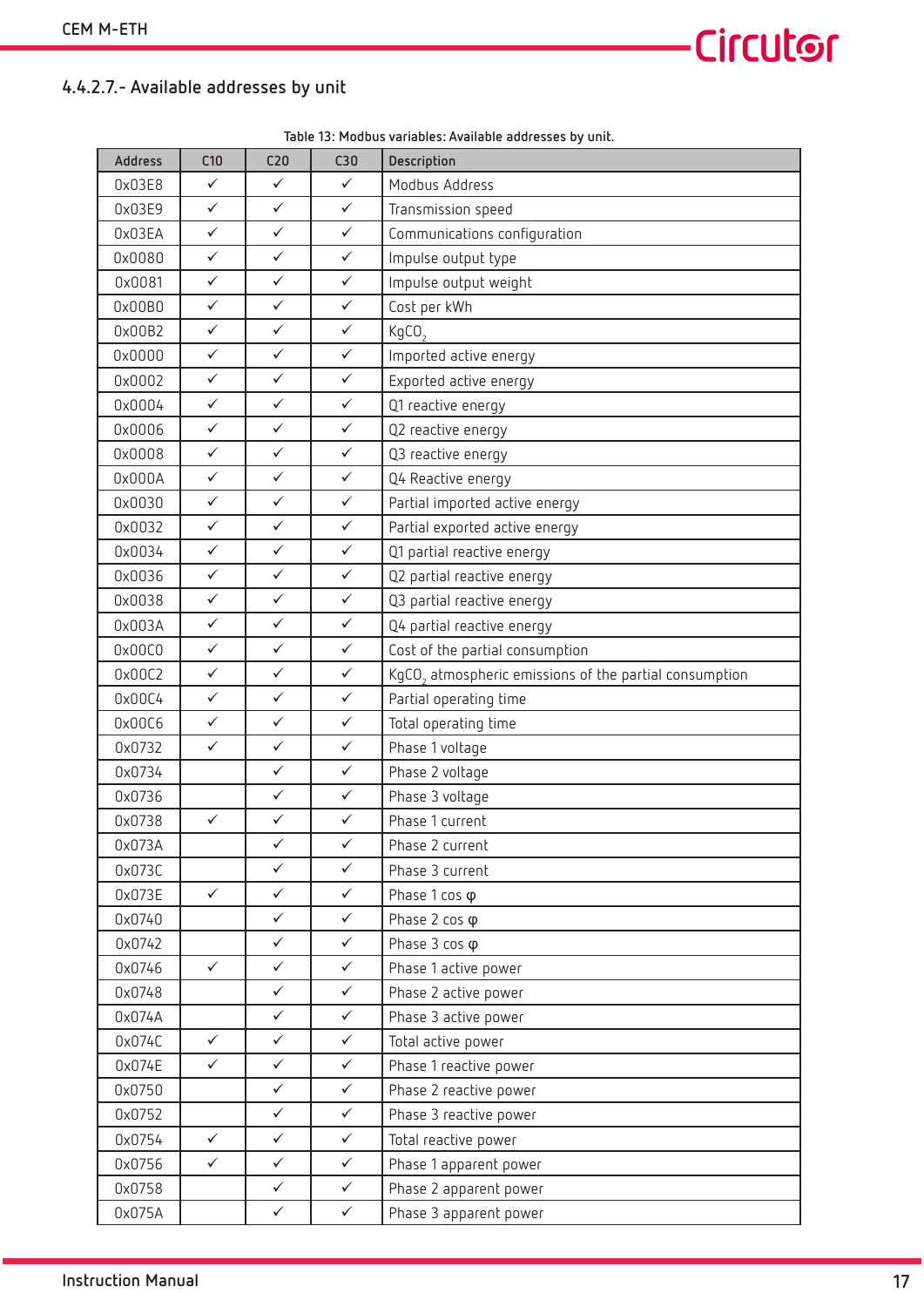| <b>Circutor</b> |
|-----------------|
|-----------------|

| <b>Address</b> | C10          | C <sub>20</sub> | C30          | Description              |
|----------------|--------------|-----------------|--------------|--------------------------|
| 0x075C         | ✓            | ✓               | $\checkmark$ | Total apparent power     |
| 0xF010         | $\checkmark$ | ✓               | $\checkmark$ | Energy meter model       |
| 0x2710         | $\checkmark$ | ✓               | $\checkmark$ | Serial no.               |
| 0x044C         |              |                 | $\checkmark$ | Voltage primary          |
| 0x044E         |              |                 | $\checkmark$ | Voltage secondary        |
| 0x0450         |              |                 | $\checkmark$ | Current primary          |
| 0x0452         |              |                 | $\checkmark$ | Current secondary        |
| 0x0050         | $\checkmark$ | $\checkmark$    | $\checkmark$ | Higher firmware version  |
| 0x0051         | ✓            | ✓               | $\checkmark$ | Lower firmware version   |
| 0x0052         | ✓            | ✓               | ✓            | Revised firmware version |

**Table 13 (Continuation): Modbus variables: Available addresses by unit.**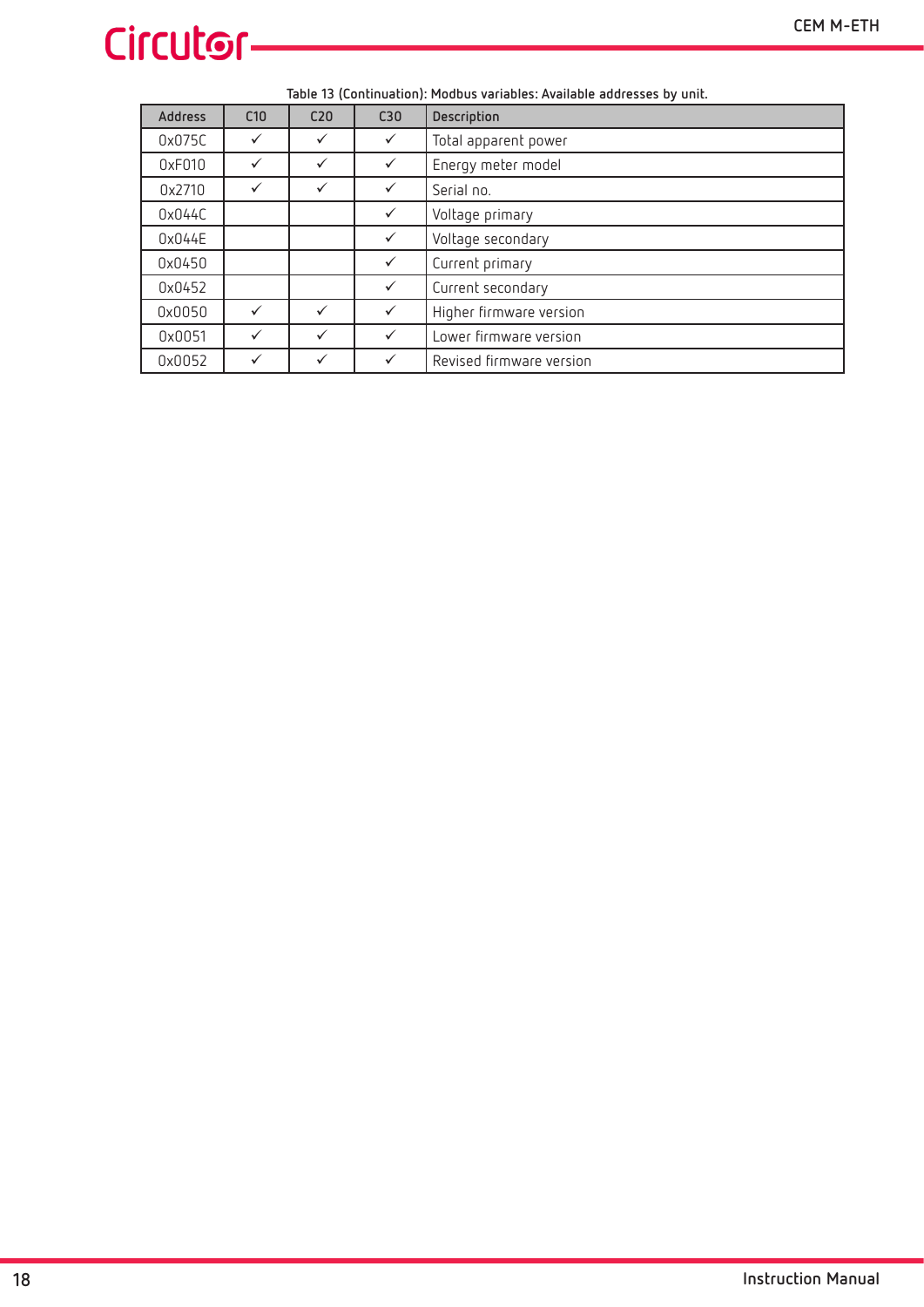## <span id="page-18-0"></span>5.- TECHNICAL FEATURES

| Power supply                                                                                                                                        |                                                               |                  |  |  |  |  |
|-----------------------------------------------------------------------------------------------------------------------------------------------------|---------------------------------------------------------------|------------------|--|--|--|--|
| Rated voltage                                                                                                                                       | 230 V~ ± 20%                                                  |                  |  |  |  |  |
| Maximum power consumption                                                                                                                           | 4 VA                                                          |                  |  |  |  |  |
| Frequency                                                                                                                                           | 50/60 Hz with no differentiation                              |                  |  |  |  |  |
|                                                                                                                                                     | Insulation                                                    |                  |  |  |  |  |
| AC voltage                                                                                                                                          | 4kV RMS 50Hz during 1 minute                                  |                  |  |  |  |  |
|                                                                                                                                                     | Overimpulse                                                   |                  |  |  |  |  |
| 1.2/50ms $0\Omega$ source impedance                                                                                                                 | 6 kV at 60° and 240°, with positive and negative polarization |                  |  |  |  |  |
|                                                                                                                                                     | Memory                                                        |                  |  |  |  |  |
| Setup, events, load curve                                                                                                                           | Non-volatile EEPROM memory                                    |                  |  |  |  |  |
|                                                                                                                                                     | User interface                                                |                  |  |  |  |  |
| LED                                                                                                                                                 | 3 LEDs (POWER - LINK - LINL/ACT)                              |                  |  |  |  |  |
|                                                                                                                                                     | Communication                                                 |                  |  |  |  |  |
| Communications protocol<br>Modbus/TCP                                                                                                               |                                                               |                  |  |  |  |  |
|                                                                                                                                                     | <b>Environmental features</b>                                 |                  |  |  |  |  |
| $-25^{\circ}$ C +70 $^{\circ}$ C<br>Operating temperature                                                                                           |                                                               |                  |  |  |  |  |
| Storage temperature<br>$-35^{\circ}$ C +80 $^{\circ}$ C                                                                                             |                                                               |                  |  |  |  |  |
| Relative humidity (non-condensing)                                                                                                                  | 595%                                                          |                  |  |  |  |  |
| Maximum altitude                                                                                                                                    | $2,000 \text{ m}$                                             |                  |  |  |  |  |
|                                                                                                                                                     | <b>Mechanical features</b>                                    |                  |  |  |  |  |
| Dimensions (mm)                                                                                                                                     | Figure 7                                                      |                  |  |  |  |  |
| <b>Enclosure</b>                                                                                                                                    | ABS + V0 polycarbonate                                        |                  |  |  |  |  |
| Weight                                                                                                                                              | 115 gr                                                        |                  |  |  |  |  |
| Protection degree                                                                                                                                   | IP 51 installed<br>IP 40 in the terminal area                 |                  |  |  |  |  |
| Standards                                                                                                                                           |                                                               |                  |  |  |  |  |
| Safety requirements for electrical units for measurement, control and laborato-<br>ry use. Part 1: General requirements.                            |                                                               | EN 61010-1: 2010 |  |  |  |  |
| Electromagnetic compatibility (CEM). Part 6-2: Generic standards. Immunity for<br>industrial environments.                                          | EN 61000-6-2: 2005                                            |                  |  |  |  |  |
| Electromagnetic compatibility (CEM). Part 6-3: Generic standards. Emission<br>standard for residential, commercial and light industry environments. | EN 61000-6-3: 2007                                            |                  |  |  |  |  |

**Circutor**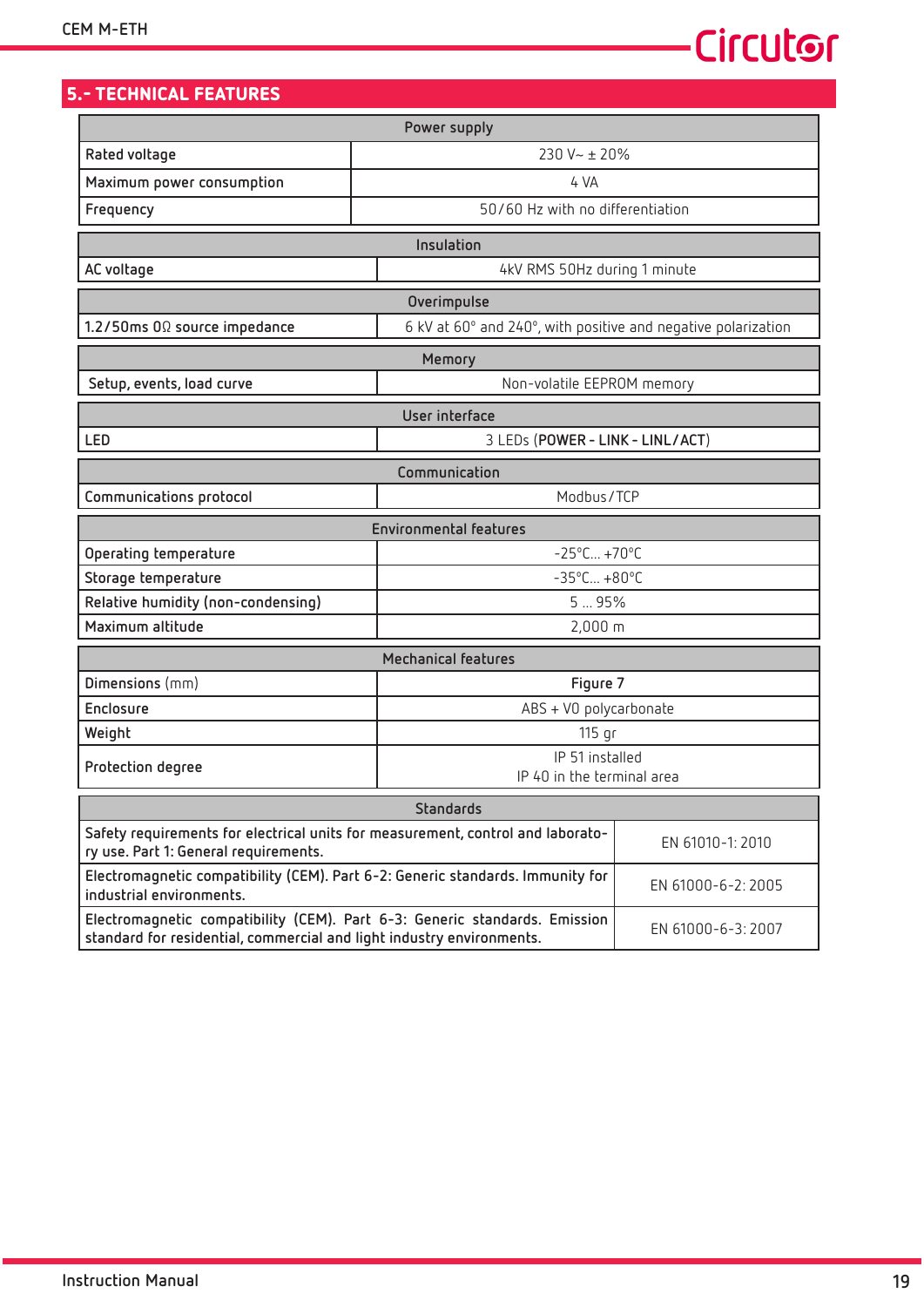

<span id="page-19-0"></span>**Figure 7: CEM M-ETH dimensions**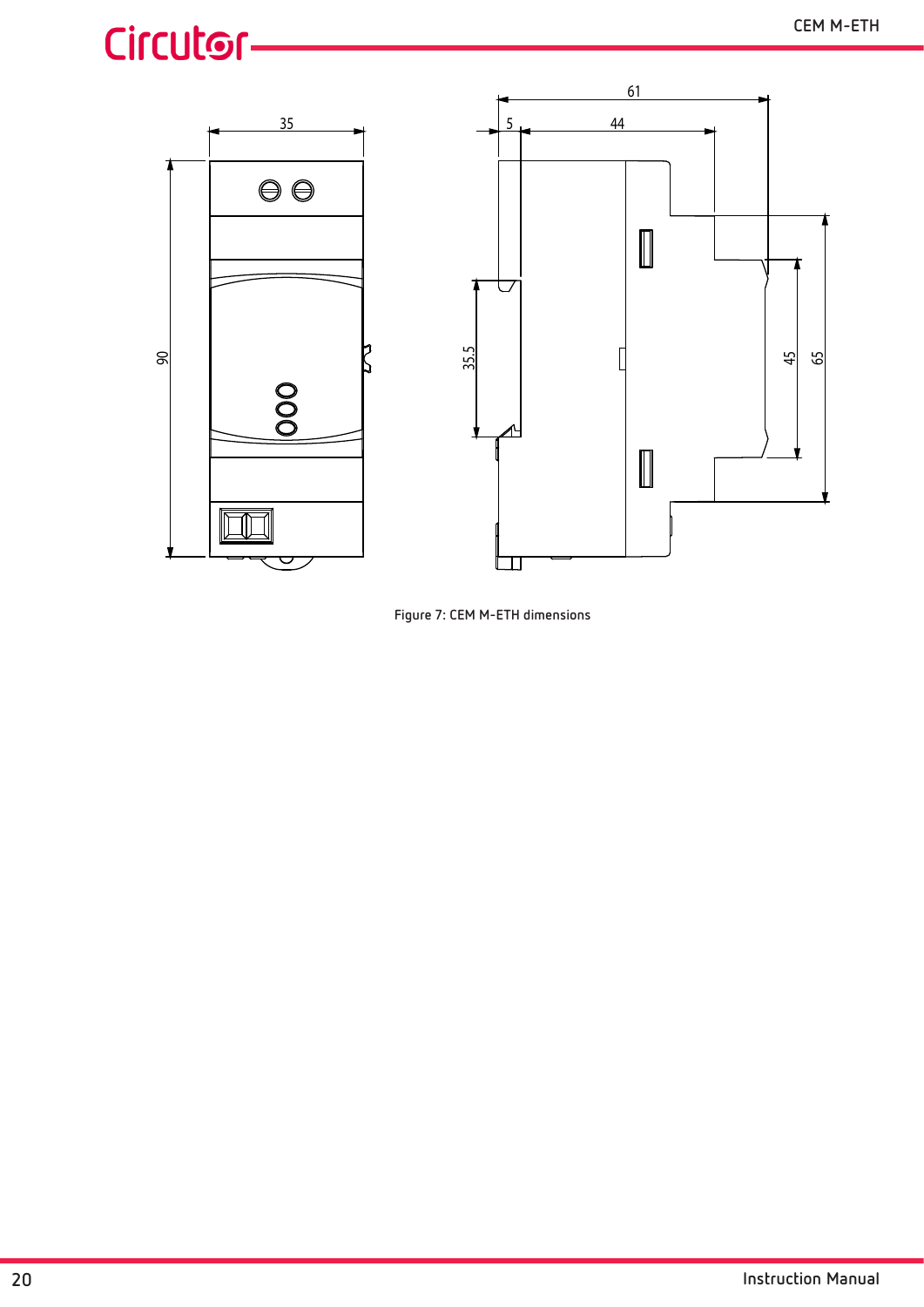#### <span id="page-20-0"></span>6.- MAINTENANCE AND TECHNICAL SERVICE

The unit does not need any type of maintenance.

In the case of any query in relation to device operation or malfunction, please contact the **CIRCUTOR, SA** Technical Support Service.

**Circutor** 

#### **Technical Assistance Service**

Vial Sant Jordi, s/n, 08232 - Viladecavalls (Barcelona) Tel: 902 449 459 ( España) / +34 937 452 919 (outside of Spain) email: sat@circutor.com

#### 7.- GUARANTEE

**CIRCUTOR** guarantees its products against any manufacturing defect for two years after the delivery of the units.

**CIRCUTOR** will repair or replace any defective factory product returned during the guarantee period.

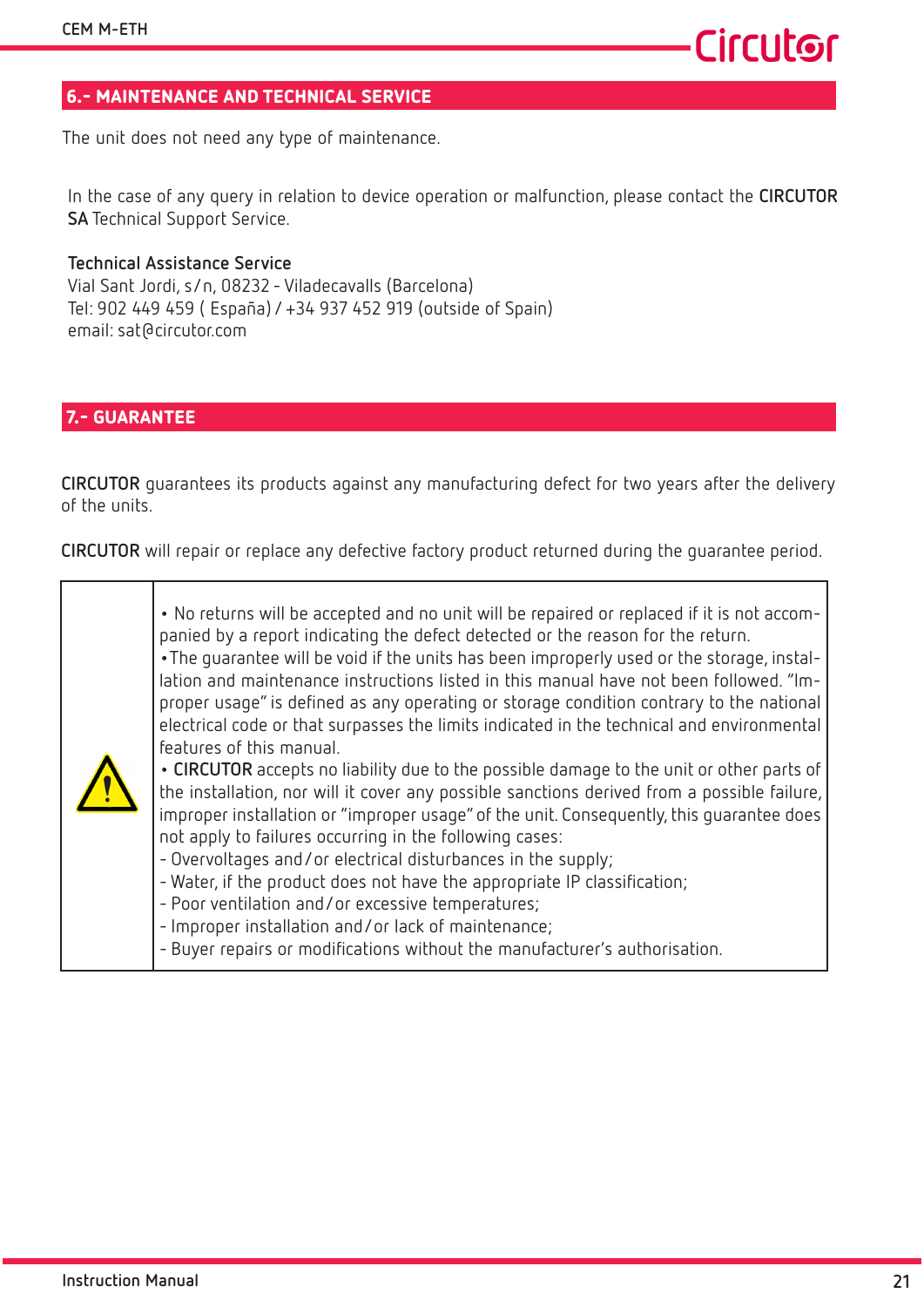<span id="page-21-0"></span>

8.- CE CERTIFICATE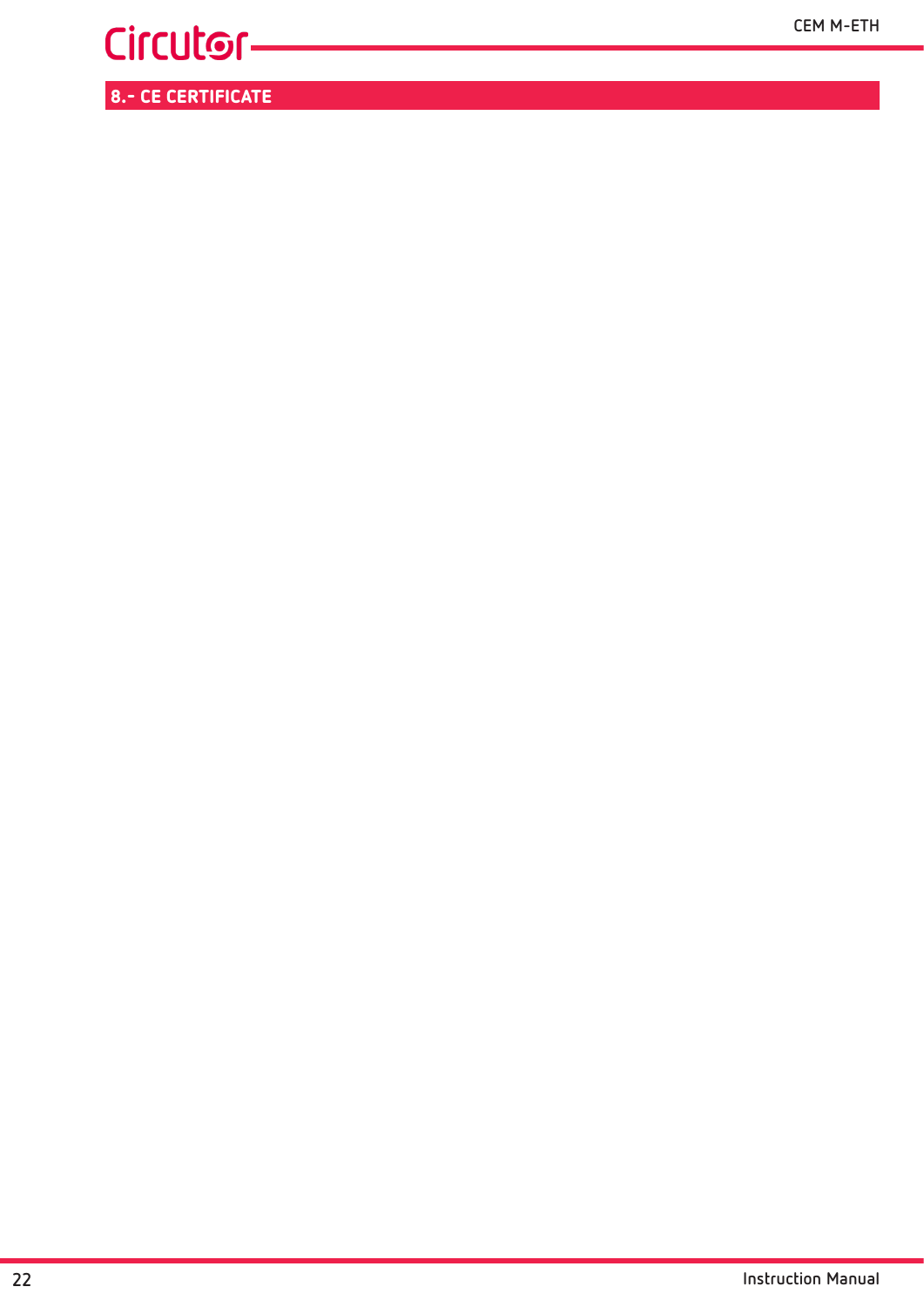## **Circutor**